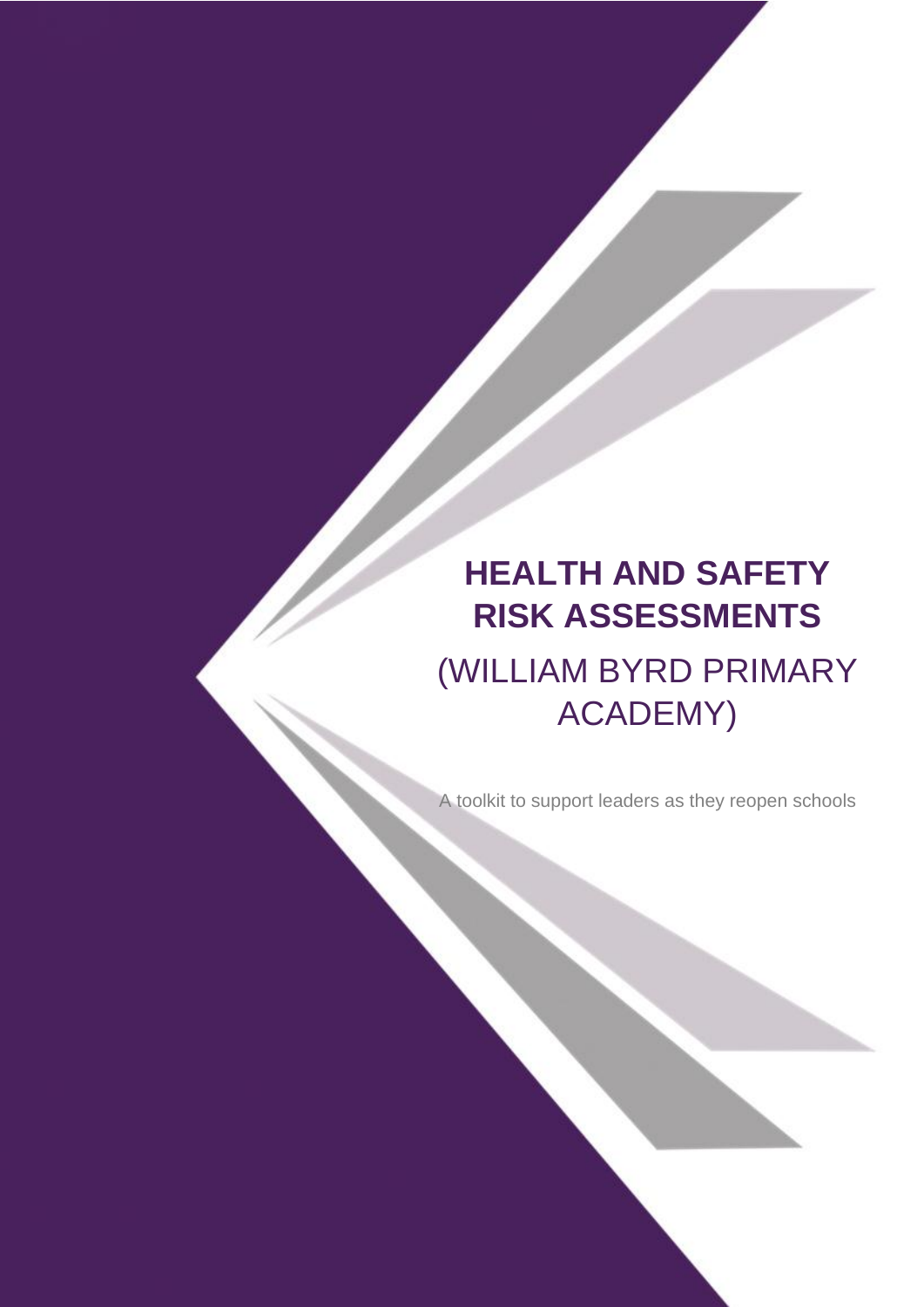

### **Contents**

|--|--|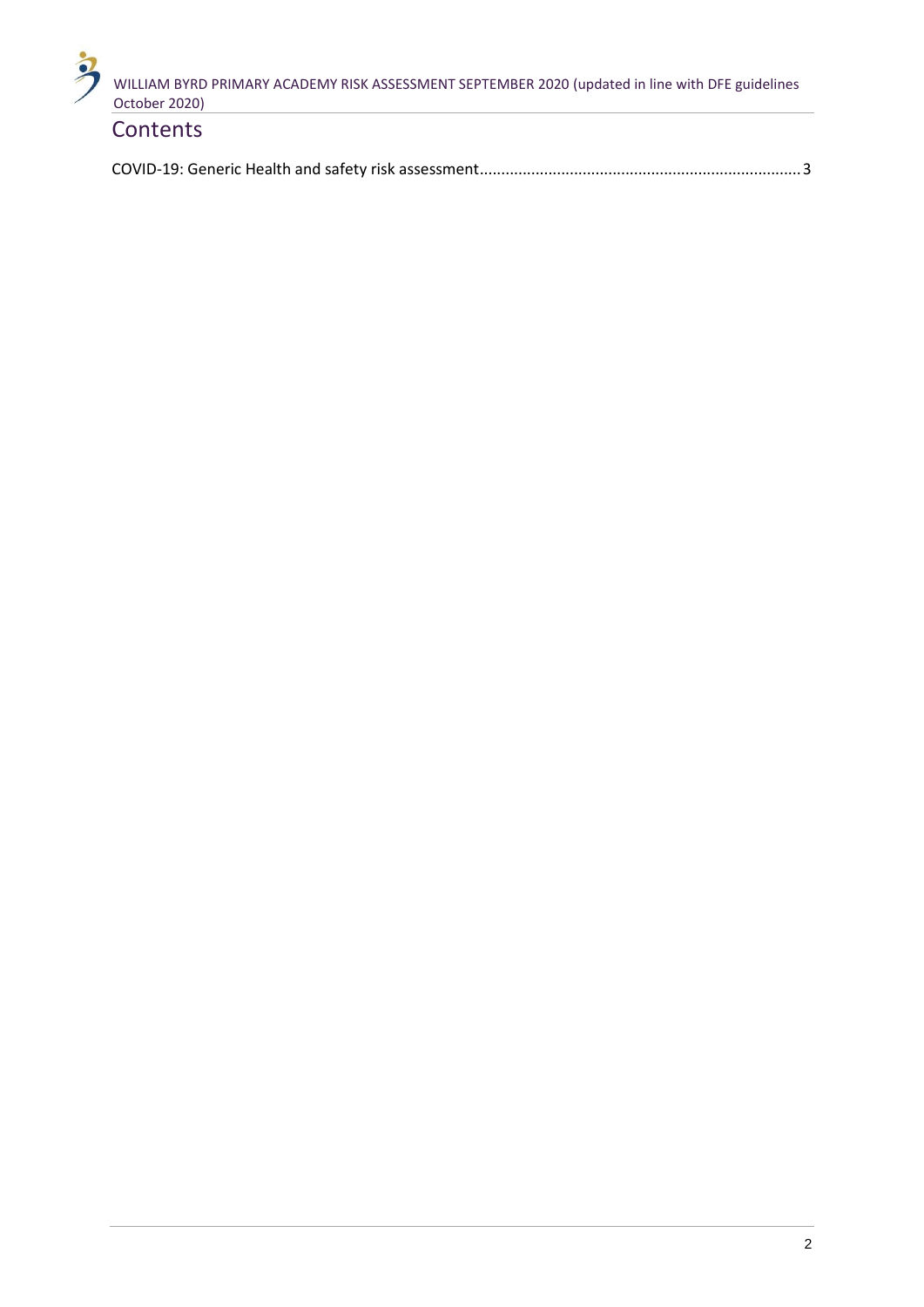#### **COVID-19: Health and safety risk assessment**

Please note: this risk assessment has been undertaken in conjunction with the guidance on school reopening issued by the Department for Education as follows:

<https://www.gov.uk/government/publications/actions-for-schools-during-the-coronavirus-outbreak/guidance-for-full-opening-schools>

[Coronavirus \(COVID-19\): implementing protective measures in education and childcare settings](https://www.gov.uk/government/publications/coronavirus-covid-19-implementing-protective-measures-in-education-and-childcare-settings?utm_source=0e6da19a-f422-4893-af47-770e78e58269&utm_medium=email&utm_campaign=govuk-notifications&utm_content=immediate)

Safe working in education[, childcare and children's social care settings, including the use of personal protective equipment \(PPE\)](https://www.gov.uk/government/publications/safe-working-in-education-childcare-and-childrens-social-care/safe-working-in-education-childcare-and-childrens-social-care-settings-including-the-use-of-personal-protective-equipment-ppe)

| <b>School name:</b>                | WILLIAM BYRD PRIMARY ACADEMY                                                | Assessment conducted by - name:      | <b>Tracey Hemming</b> |
|------------------------------------|-----------------------------------------------------------------------------|--------------------------------------|-----------------------|
| <b>Covered by this assessment:</b> | Star staff, pupils, contractors, visitors, volunteers,<br>vulnerable people | Assessment conducted by - job title: | CEO                   |

Note: Risks assessments must be reviewed quarterly, whenever there is a significant change in the activity and following any incident. Risk assessments must be retained for a period of 6 years.

<span id="page-2-0"></span>

| <b>Related documents</b>                                                                                                         |
|----------------------------------------------------------------------------------------------------------------------------------|
| Government guidance:                                                                                                             |
| https://www.gov.uk/government/publications/actions-for-schools-during-the-coronavirus-outbreak/guidance-for-full-opening-schools |
| Coronavirus (COVID-19): implementing protective measures in education and childcare settings                                     |
| Safe working in education, childcare and children's social care                                                                  |
| Coronavirus (COVID-19) Collection: guidance for schools and other educational settings                                           |
| Actions for schools during the coronavirus outbreak                                                                              |
| Coronavirus (COVID-19): Education and childcare                                                                                  |
| COVID-19: cleaning in non-healthcare settings                                                                                    |
| <b>Joint Union Guidance:</b><br>https://neu.org.uk/media/11476/view                                                              |

#### **Risk Matrix**

|        | <b>Risk rating</b>                                                    | Likelihood of occurrence |                 |        |  |  |
|--------|-----------------------------------------------------------------------|--------------------------|-----------------|--------|--|--|
|        | High (H), Medium (M), Low (L)                                         | Probable                 | <b>Possible</b> | Remote |  |  |
| Likely | Major: Causes major physical injury, harm or ill-health.              |                          |                 |        |  |  |
| impact | <b>Severe:</b> Causes physical injury or illness requiring first aid. |                          | M               |        |  |  |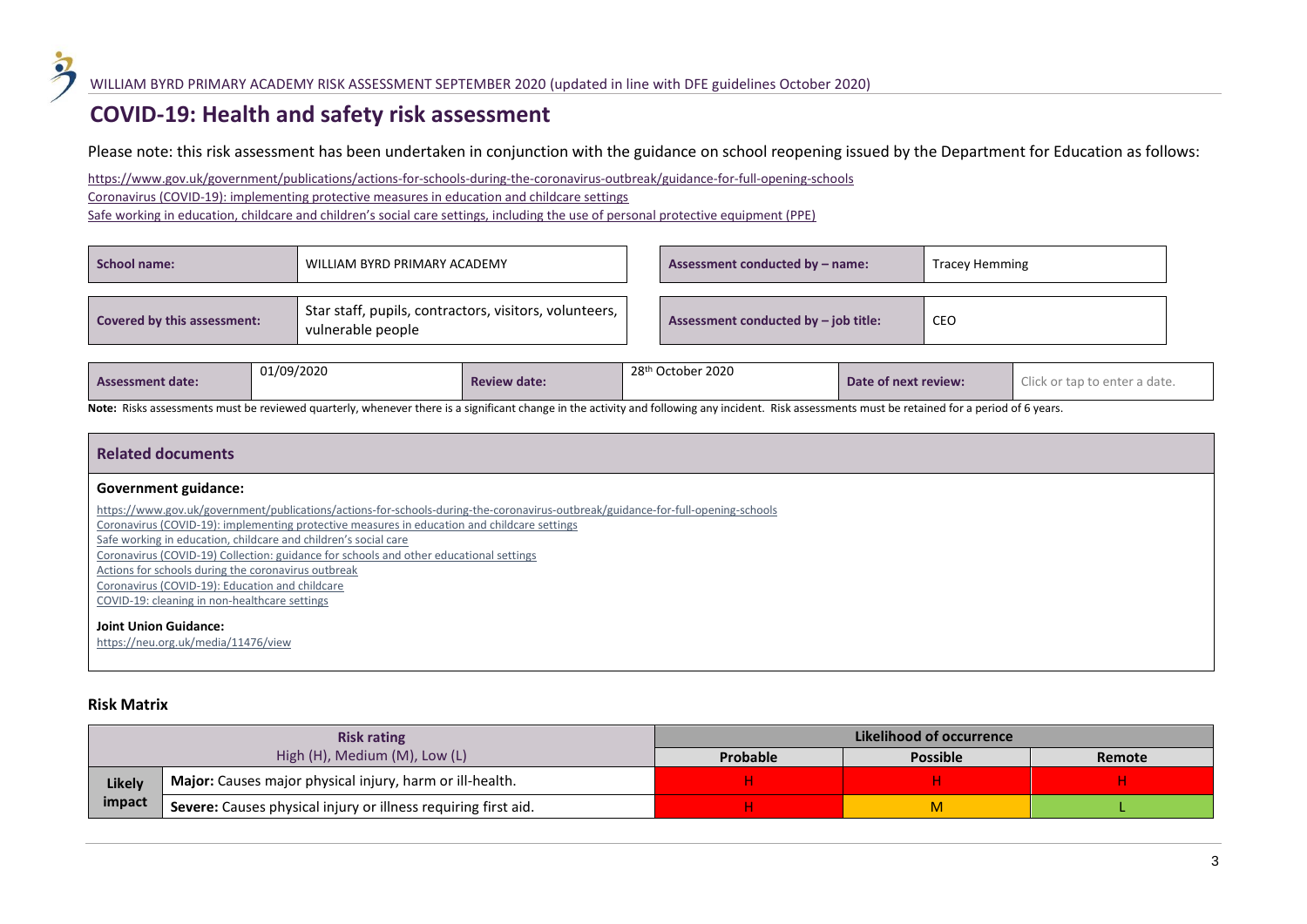**Minor:** Causes physical or emotional discomfort.

| <b>Area for concern</b>                                            | <b>Risk rating</b><br>prior to<br>action<br>(H/M/L) | <b>Control measures</b>                                                                                                                                                                                                                                                                                                                                                                                                                                                                                                                                                                                                                                                                                                                                                                                                                                                                                                                                                                                                                                                                                                                                                                                                                                                                                                                                                       | In place?<br>(Yes/No) | Further measures required/<br>comments (including by whom and by<br>when)                                                                       | In place?<br>(Yes/No) | <b>Residual</b><br>risk rating<br>(H/M/L) |
|--------------------------------------------------------------------|-----------------------------------------------------|-------------------------------------------------------------------------------------------------------------------------------------------------------------------------------------------------------------------------------------------------------------------------------------------------------------------------------------------------------------------------------------------------------------------------------------------------------------------------------------------------------------------------------------------------------------------------------------------------------------------------------------------------------------------------------------------------------------------------------------------------------------------------------------------------------------------------------------------------------------------------------------------------------------------------------------------------------------------------------------------------------------------------------------------------------------------------------------------------------------------------------------------------------------------------------------------------------------------------------------------------------------------------------------------------------------------------------------------------------------------------------|-----------------------|-------------------------------------------------------------------------------------------------------------------------------------------------|-----------------------|-------------------------------------------|
| <b>Infection control</b>                                           |                                                     |                                                                                                                                                                                                                                                                                                                                                                                                                                                                                                                                                                                                                                                                                                                                                                                                                                                                                                                                                                                                                                                                                                                                                                                                                                                                                                                                                                               |                       |                                                                                                                                                 |                       |                                           |
| Spread of COVID-19 due to<br>poor hygiene and infection<br>control |                                                     | • Current government guidance is being applied, and specifically<br>the 9 PHE system of control measures set out in the latest<br>government guidance are in place as follows:<br>1. Minimise contact with individuals who are unwell by ensuring<br>that those who have coronavirus (COVID-19) symptoms, or<br>who have someone in their household who does, do not<br>attend school                                                                                                                                                                                                                                                                                                                                                                                                                                                                                                                                                                                                                                                                                                                                                                                                                                                                                                                                                                                         |                       | Examples<br>• Hand washing schedules in place for<br>each class/bubble<br>Designated toilets/handwashing<br>station identified for each bubble. |                       |                                           |
|                                                                    | н                                                   | The information below is included in the school's reopening plan.<br>This information is issued at staff and pupil briefings and in letters<br>home to parents:<br>• Anyone with symptoms must remain at home and self-isolate<br>for at least 10 days from testing positive. Anyone in their<br>household needs to self-isolate for 14 days (including siblings).<br>• Any pupil or staff member needs to go home immediately if<br>they have symptoms. They should take a test as soon as<br>possible and if positive follow track and trace protocols.<br>• A child with symptoms awaiting collection needs to be isolated<br>and kept at a distance of 2m from the supervising staff<br>member, ideally in a well-ventilated place. PPE is required if<br>this distance cannot be maintained or there is a risk of<br>contaminated bodily fluids.<br>• If the child uses the bathroom, it must be thoroughly<br>disinfected before use by anyone else.<br>• Everyone must wash their hands thoroughly for 20 seconds<br>with soap and running water or use hand sanitiser after any<br>contact with someone who is unwell. The area around the<br>person with symptoms must be cleaned with disinfectant after<br>they have left to reduce the risk of passing the infection on to<br>other people.<br>• Do not routinely take the temperature of pupils.<br>In addition: | Y                     | Retraining of staff in establishing what<br>constitutes contact and revisiting the                                                              | Y                     |                                           |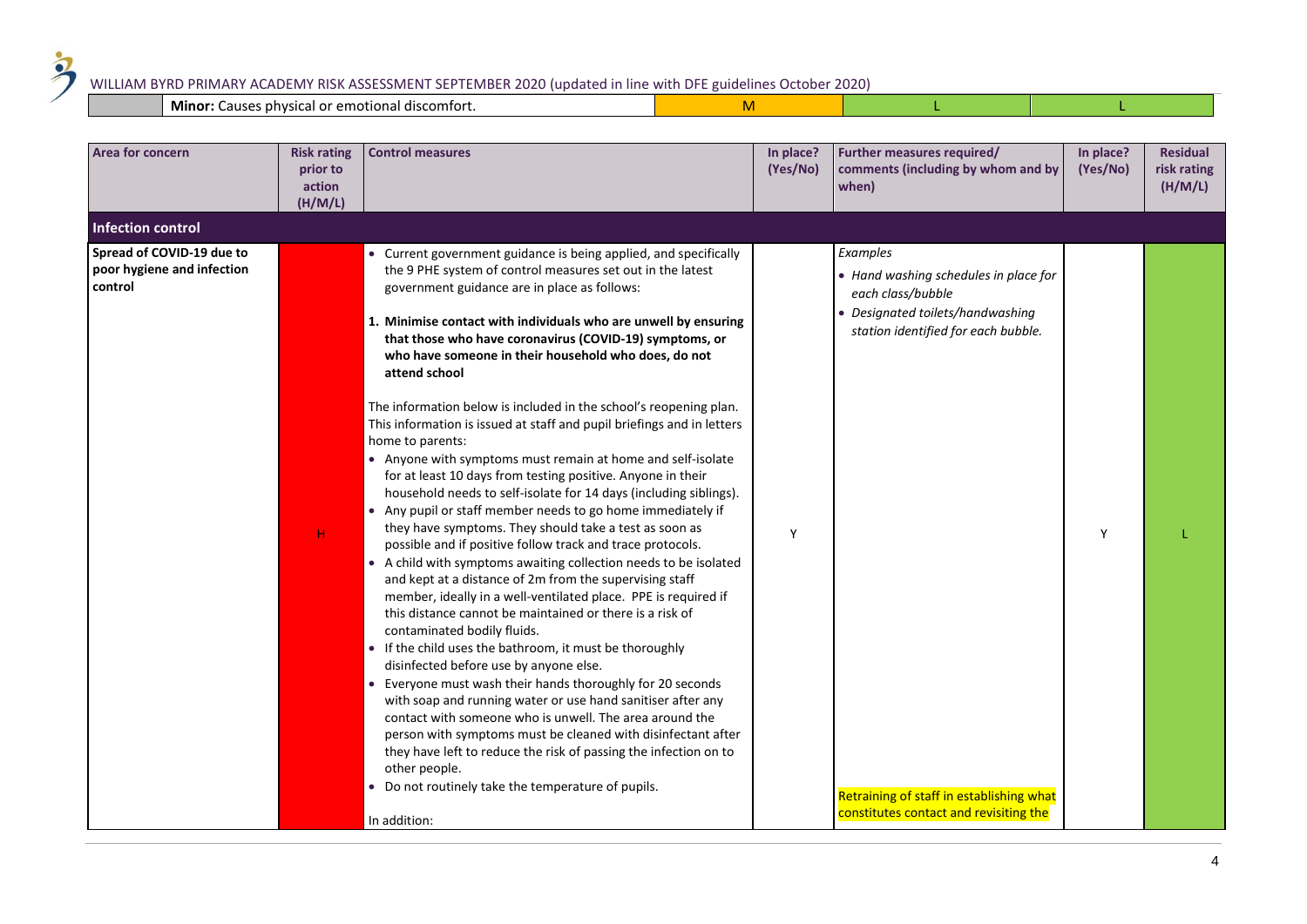| <b>Area for concern</b> | <b>Risk rating</b><br>prior to<br>action<br>(H/M/L) | <b>Control measures</b>                                                                                                                                                                                                                                                                                                                                                                                                                                                                                                                                                                                                                                                                                                                                                                                                                                                                                                                                                                                                                                                                                                                                                                                                                                                                                                                                                                                                                                                                                                                                                                                                                                                                                                                                                                                                                                                                                                   | In place?<br>(Yes/No) | Further measures required/<br>comments (including by whom and by<br>when) | In place?<br>(Yes/No) | <b>Residual</b><br>risk rating<br>(H/M/L) |
|-------------------------|-----------------------------------------------------|---------------------------------------------------------------------------------------------------------------------------------------------------------------------------------------------------------------------------------------------------------------------------------------------------------------------------------------------------------------------------------------------------------------------------------------------------------------------------------------------------------------------------------------------------------------------------------------------------------------------------------------------------------------------------------------------------------------------------------------------------------------------------------------------------------------------------------------------------------------------------------------------------------------------------------------------------------------------------------------------------------------------------------------------------------------------------------------------------------------------------------------------------------------------------------------------------------------------------------------------------------------------------------------------------------------------------------------------------------------------------------------------------------------------------------------------------------------------------------------------------------------------------------------------------------------------------------------------------------------------------------------------------------------------------------------------------------------------------------------------------------------------------------------------------------------------------------------------------------------------------------------------------------------------------|-----------------------|---------------------------------------------------------------------------|-----------------------|-------------------------------------------|
|                         |                                                     | • Staff are reminded that they have received training on infection<br>control that gives them a good understanding of how the<br>spread of coronavirus occurs and can be mitigated.<br>• Infection control training is arranged for all staff.<br>2. Clean hands thoroughly more often than usual<br>• Handwashing / sanitising is scheduled into the school day. It<br>takes place as a minimum: when pupils, staff or visitors enter<br>the school; at break; before and after lunch; before leaving<br>school; whenever the toilet is used.<br>• It is defined which bubbles are using which toilets and sinks.<br>• A tick sheet/ board is maintained when handwashing has taken<br>place as a visual reminder.<br>• Handwashing routines are re-taught to pupils using suitable<br>materials.<br>• Checks are scheduled at regular intervals during the day<br>on stocks of hand sanitiser, soap and paper towels. Steps are<br>taken to ensure that there is sufficient supply in school.<br>3. Ensure good respiratory hygiene by promoting the 'catch it,<br>bin it, kill it' approach<br>4. Ventilation<br>natural ventilation - opening windows (in cooler weather<br>windows should be opened just enough to provide constant<br>background ventilation, and opened more fully during breaks<br>to purge the air in the space). Opening internal doors can also<br>assist with creating a throughput of air<br>natural ventilation – if necessary external opening doors may<br>$\bullet$<br>also be used (as long as they are not fire doors and where<br>safe to do so) Windows and doors are kept open at all times<br>when there is occupancy.<br>Mechanical ventilation is kept on constantly when rooms are<br>$\bullet$<br>in occupancy.<br>To balance the need for increased ventilation while maintaining a<br>comfortable temperature, the following measures should also be<br>used as appropriate: |                       | DFE guidance for self-isolation<br>contact.                               |                       |                                           |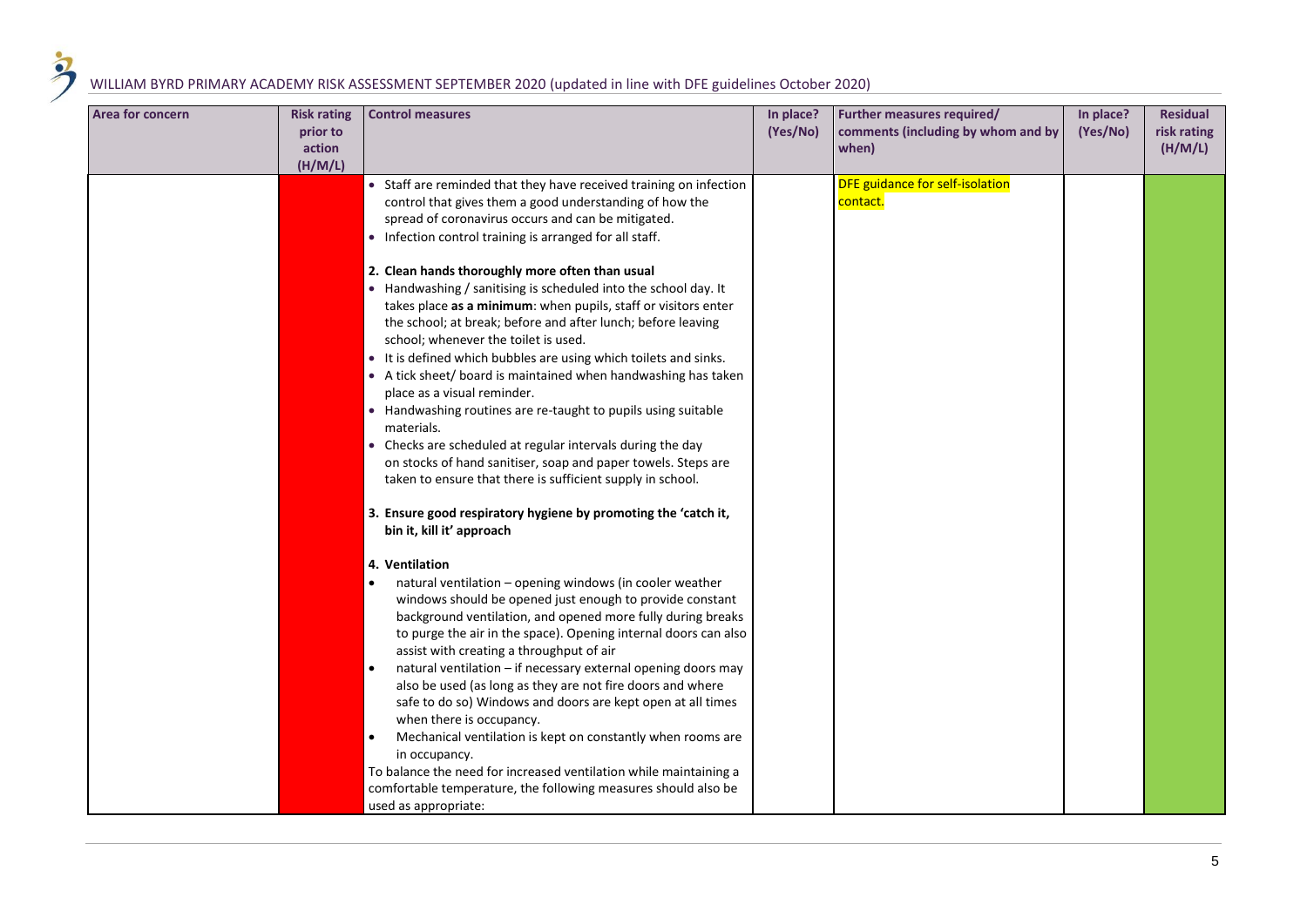$\zeta$ 

| Area for concern | <b>Risk rating</b><br>prior to<br>action<br>(H/M/L) | <b>Control measures</b>                                                                                                                                                                                                                                                                                                                                                                                                                                                                                                                                                                                                                                                                                                                                                                                                                                                                                                                                                                                                                                                                                                                                                                                                                                                                                                                                                                                                                                                                                                                                                                                                                                                                                                                                                                                                                                                                                         | In place?<br>(Yes/No) | Further measures required/<br>comments (including by whom and by<br>when) | In place?<br>(Yes/No) | <b>Residual</b><br>risk rating<br>(H/M/L) |
|------------------|-----------------------------------------------------|-----------------------------------------------------------------------------------------------------------------------------------------------------------------------------------------------------------------------------------------------------------------------------------------------------------------------------------------------------------------------------------------------------------------------------------------------------------------------------------------------------------------------------------------------------------------------------------------------------------------------------------------------------------------------------------------------------------------------------------------------------------------------------------------------------------------------------------------------------------------------------------------------------------------------------------------------------------------------------------------------------------------------------------------------------------------------------------------------------------------------------------------------------------------------------------------------------------------------------------------------------------------------------------------------------------------------------------------------------------------------------------------------------------------------------------------------------------------------------------------------------------------------------------------------------------------------------------------------------------------------------------------------------------------------------------------------------------------------------------------------------------------------------------------------------------------------------------------------------------------------------------------------------------------|-----------------------|---------------------------------------------------------------------------|-----------------------|-------------------------------------------|
|                  |                                                     | opening high level windows in preference to low level to<br>reduce draughts<br>increasing the ventilation while spaces are unoccupied (e.g.<br>between classes, during break and lunch, when a room is<br>unused)<br>providing flexibility to allow additional, suitable outdoor<br>clothing.<br>rearranging furniture where possible to avoid direct drafts<br>Heating should be used as necessary to ensure comfort levels<br>are maintained particularly in occupied spaces.<br>• Posters are in place that remind pupils and staff about the<br>approach and the importance of handwashing and are<br>displayed around the school, particularly by washbasins/<br>toilets and at entry/exit points<br>• The location of lidded bins around the school is checked on, and<br>more are ordered if necessary.<br>• A schedule for bins to be emptied / disinfected is in place and is<br>adhered to.<br>• Pupils using public transport are reminded of the need to wear<br>face coverings/masks.<br>• A stock of masks is maintained and made available for staff who<br>can't socially distance (for use if they are required to provide<br>first aid / intimate care to pupils with COVID-19 symptoms) and<br>for pupils who do not have a mask for use on public transport.<br>5. Introduce enhanced cleaning, including cleaning frequently<br>touched surfaces often, using standard products such as<br>detergents<br>• The school's facilities manager ensures delivery of the induction<br>package to cleaning staff so they fully understand their role in<br>preventing the spread of coronavirus.<br>• The cleaning schedule is reviewed and if necessary additional<br>staff hours are provided to ensure that DfE listed criteria are<br>met.<br>• Stock checks and stock control are maintained.<br>6. Minimise contact between individuals and maintain social<br>distancing wherever possible |                       |                                                                           |                       |                                           |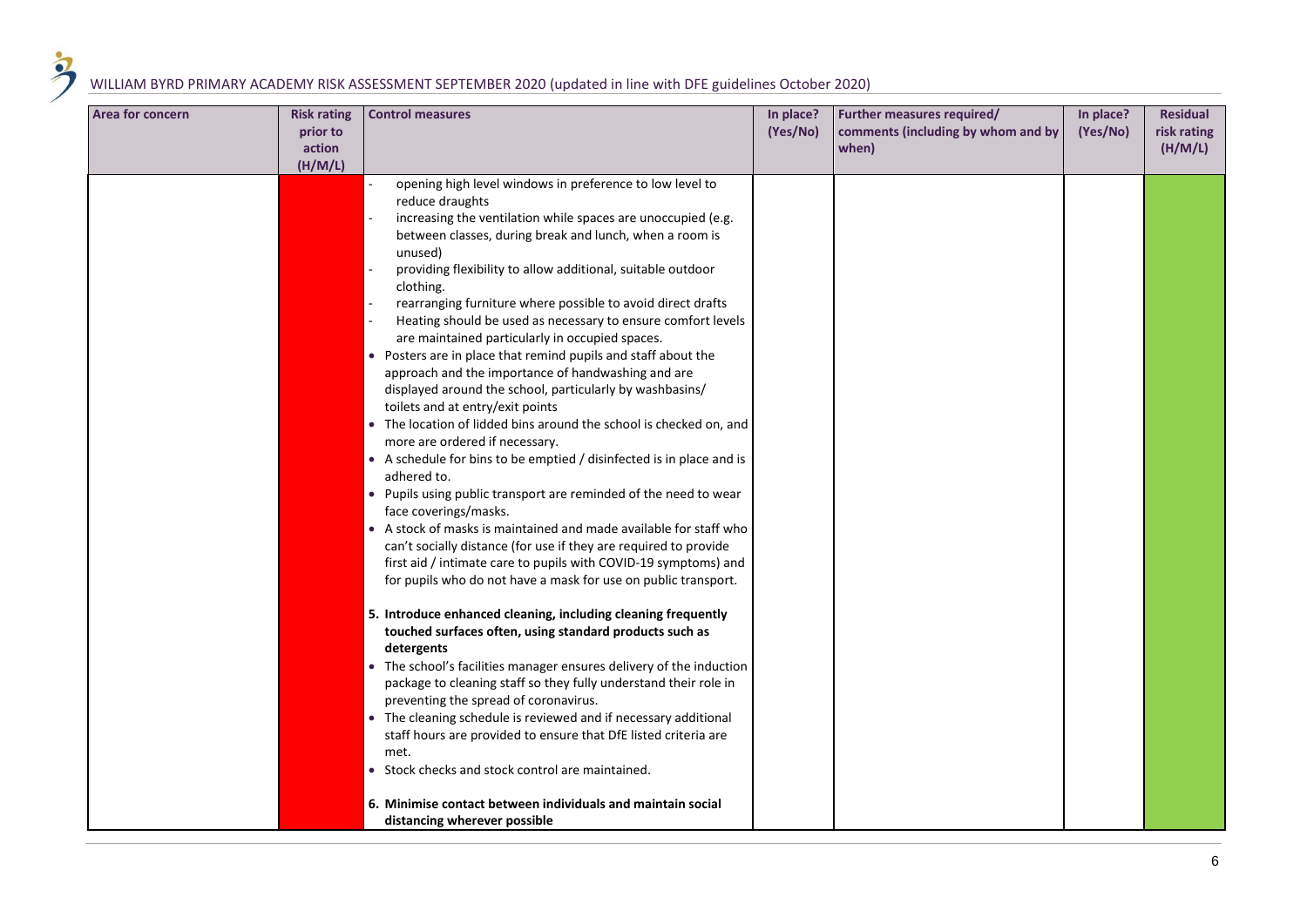| Area for concern | <b>Risk rating</b><br>prior to<br>action<br>(H/M/L) | <b>Control measures</b>                                                                                                                                                                                                                                                                                                                                                                                                                                                                                                                                                                                                                                                                                                                                                                                                                                                                                                                                                                                                                                                                                                                                                                                                                                                                                                                                                                                                                                                                                                                                                                                                                                                                                                                                                                                                                                                                                                                                                                    | In place?<br>(Yes/No) | Further measures required/<br>comments (including by whom and by<br>when) | In place?<br>(Yes/No) | <b>Residual</b><br>risk rating<br>(H/M/L) |
|------------------|-----------------------------------------------------|--------------------------------------------------------------------------------------------------------------------------------------------------------------------------------------------------------------------------------------------------------------------------------------------------------------------------------------------------------------------------------------------------------------------------------------------------------------------------------------------------------------------------------------------------------------------------------------------------------------------------------------------------------------------------------------------------------------------------------------------------------------------------------------------------------------------------------------------------------------------------------------------------------------------------------------------------------------------------------------------------------------------------------------------------------------------------------------------------------------------------------------------------------------------------------------------------------------------------------------------------------------------------------------------------------------------------------------------------------------------------------------------------------------------------------------------------------------------------------------------------------------------------------------------------------------------------------------------------------------------------------------------------------------------------------------------------------------------------------------------------------------------------------------------------------------------------------------------------------------------------------------------------------------------------------------------------------------------------------------------|-----------------------|---------------------------------------------------------------------------|-----------------------|-------------------------------------------|
|                  |                                                     | • Bubbles are extended to full year group size.<br>• Staff are kept consistent with each bubble as far as possible.<br>• Staff keep within 2 m front facing box where possible.<br>• TAs wear PPE when supporting individual pupils.<br>• Senior Leaders are kept to 2m distance when visiting/observing<br>classes<br>• As many meetings as possible are held virtually on Teams rather<br>than face to face. Where this is not possible strict 2m distancing<br>is in place and all normal control measures are taken in the<br>meeting room.<br>• In class, furniture is arranged so that children are facing<br>forwards and sitting side by side.<br>• Any furniture that is surplus to requirements is removed.<br>• As far as possible, children are taught not to touch each other<br>or staff. This will involve re-learning about play time.<br>• No more than one year group ever occupies a shared space<br>(hall, playgrounds, dining room etc.) at one time.<br>• Staggered start and finish times, staggered break times and<br>staggered lunch times are implemented.<br>• All entry gates are being used to support social distancing at<br>drop-off and pick-up times.<br>• Children are taught in age appropriate ways about coronavirus,<br>how it is spread and how they can play their part in keeping<br>everyone safe.<br>• For each class, basic equipment (such as pen/ pencil/ eraser/<br>ruler) that pupils routinely need is collated and kept in separate<br>named bags on desks. Each pupil keeps this bag of equipment<br>for their own use.<br>• Resources are boxed, including library books, that are needed<br>for particular classes, to avoid pupils using shared areas such as<br>the school library.<br>7. Where necessary, wear appropriate personal protective<br>equipment (PPE)<br>• The school continues to maintain and monitor stocks of PPE<br>and has access to supplier lists.<br>• Emergency PPE packs are available in each classroom. |                       |                                                                           |                       |                                           |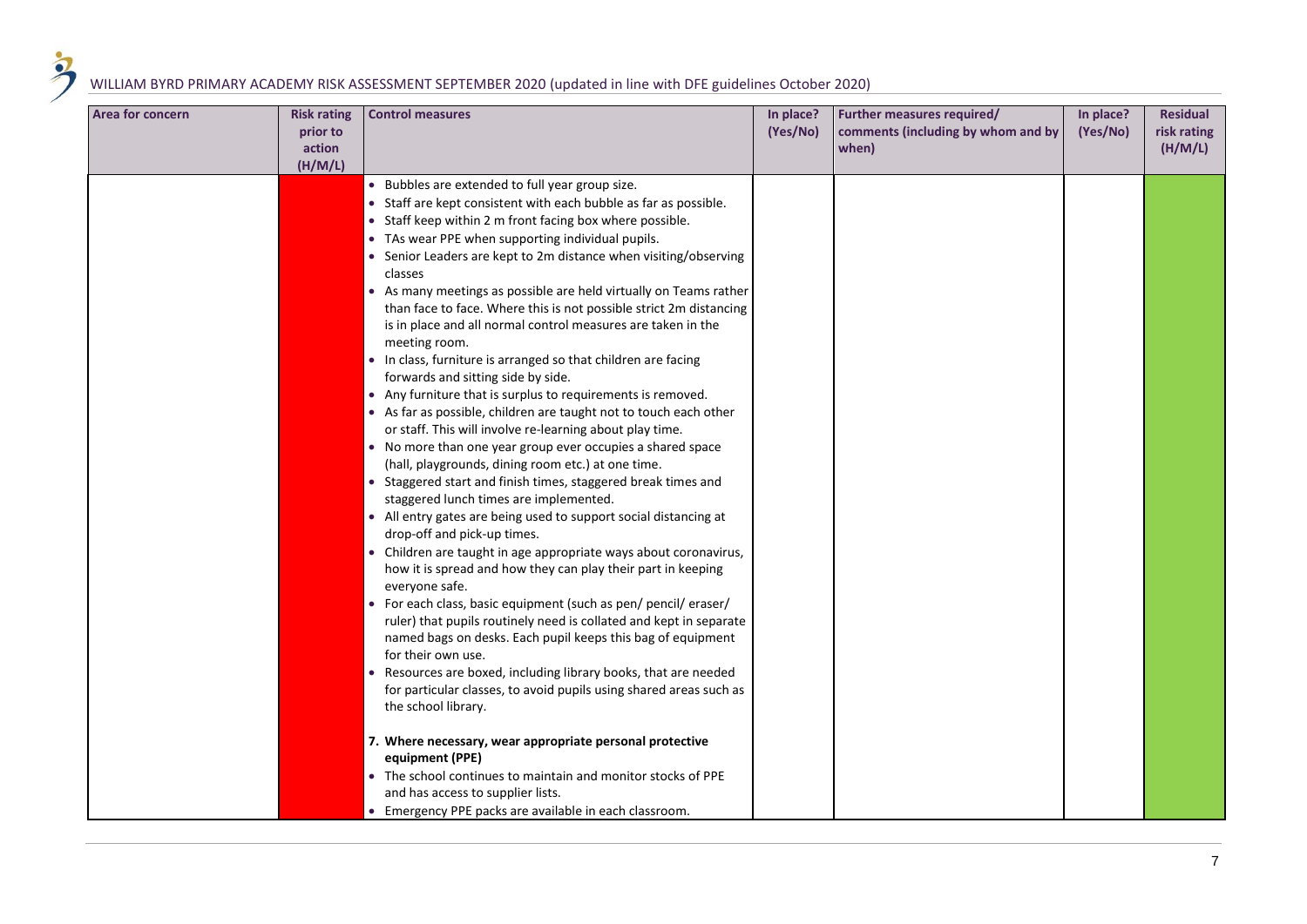| <b>Area for concern</b> | <b>Risk rating</b><br>prior to<br>action<br>(H/M/L) | <b>Control measures</b>                                                                                                                                                                                                                                                                                                                                                                                                                                                                                                                                                                                                                                                                                                                                                                                                                                                                                                                                                         | In place?<br>(Yes/No) | Further measures required/<br>comments (including by whom and by<br>when) | In place?<br>(Yes/No) | <b>Residual</b><br>risk rating<br>(H/M/L) |
|-------------------------|-----------------------------------------------------|---------------------------------------------------------------------------------------------------------------------------------------------------------------------------------------------------------------------------------------------------------------------------------------------------------------------------------------------------------------------------------------------------------------------------------------------------------------------------------------------------------------------------------------------------------------------------------------------------------------------------------------------------------------------------------------------------------------------------------------------------------------------------------------------------------------------------------------------------------------------------------------------------------------------------------------------------------------------------------|-----------------------|---------------------------------------------------------------------------|-----------------------|-------------------------------------------|
|                         |                                                     | • Staff are supplied with PPE when supervising a pupil who has<br>symptoms of COVID-19 (if 2m social distancing cannot be<br>ensured) and for the provision of routine intimate care to pupils<br>that involves the use of PPE.<br>• Gloves and aprons are provided for cleaning staff.<br>• Face masks are worn by staff when cleaning visible bodily fluids<br>from suspected COVID-19 case.<br>Stocks of PPE are regularly monitored and replenished<br>$\bullet$<br>Staff wear PPE when not in the classroom and in communal<br>areas.<br>• TAs wear PPE when supporting individual pupils<br>8. Engage with the NHS Test and Trace process<br>• School leaders understand the complexity of the arrangements<br>for testing and self-isolation and ensure that staff and parents<br>are fully aware of them. Special advice sheets are prepared in<br>the event that a child is sent home with symptoms, for the<br>parents of that child and other members of the bubble. |                       |                                                                           |                       |                                           |
|                         |                                                     | • Staff induction for return to school includes information about<br>the NHS Test and Trace process.<br>9. Manage confirmed cases of coronavirus (COVID-19) amongst<br>the school community<br>Contact details for DFE hotline and local Public Health England<br>team and local authority are readily to hand.<br>• A clear process is in place for notifying the DFE hotline and local<br>health protection team and the local authority of any cases that<br>test positive.<br>• A spreadsheet is maintained to record all staff and pupils who<br>are self-isolating who have tested positive. These spreadsheets<br>are kept up to date.<br>• Use is made of any template letters provided by Public Health<br>England / local authority as directed locally.<br>10. Contain any outbreak by following DFE health protection                                                                                                                                               |                       |                                                                           |                       |                                           |
|                         |                                                     | team advice<br>• Advice provided by the DfE health protection team is acted on<br>immediately.                                                                                                                                                                                                                                                                                                                                                                                                                                                                                                                                                                                                                                                                                                                                                                                                                                                                                  |                       |                                                                           |                       |                                           |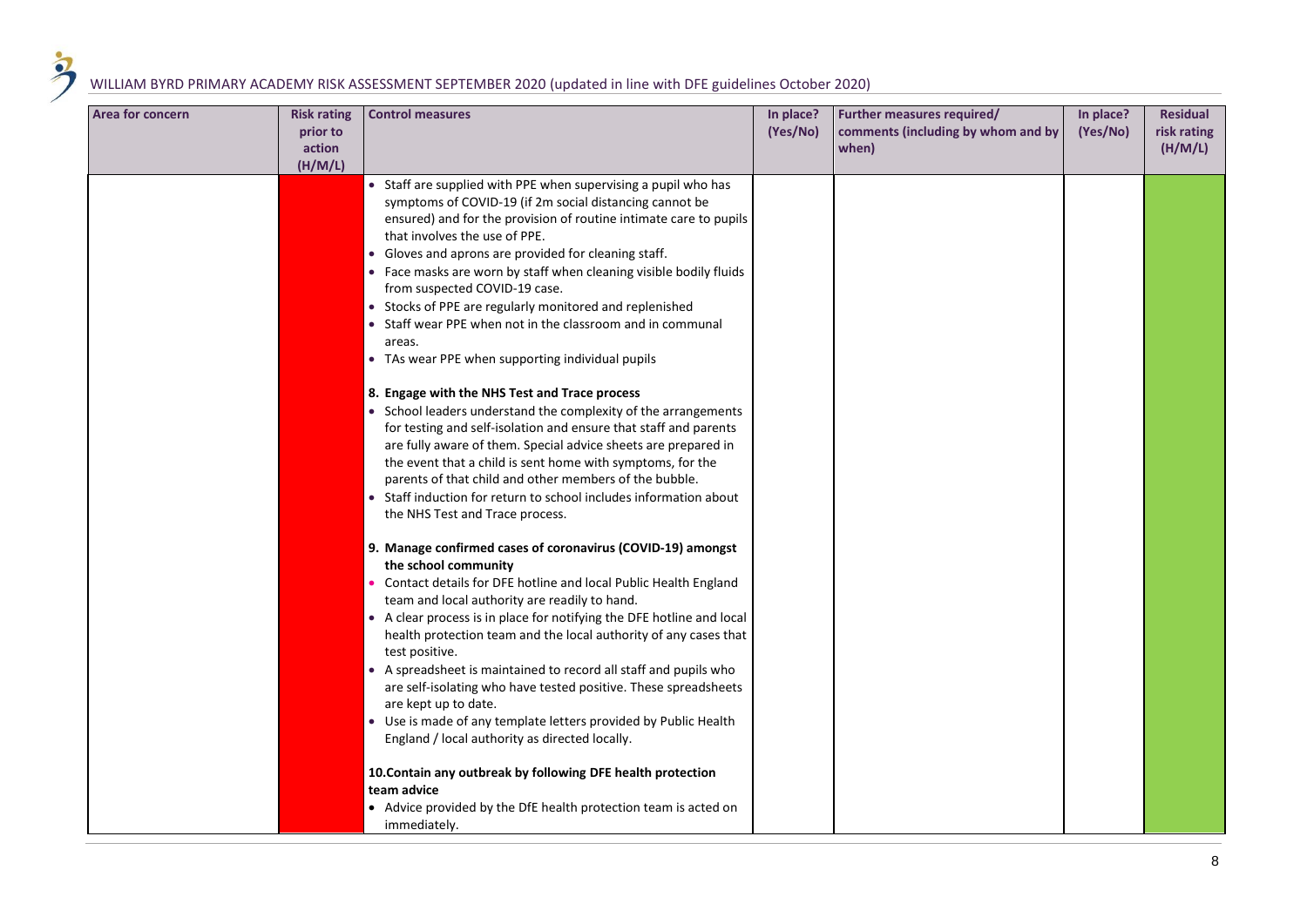$\dot{z}$ 

| Area for concern                                                                                                      | <b>Risk rating</b><br>prior to<br>action<br>(H/M/L) | <b>Control measures</b>                                                                                                                                                                                                                                                                                                                                                                                                                                                                                                                                                                                                                                                                                                                                                                                                                                                                                                                                                                                                                                                                                   | In place?<br>(Yes/No) | Further measures required/<br>comments (including by whom and by<br>when) | In place?<br>(Yes/No) | <b>Residual</b><br>risk rating<br>(H/M/L) |
|-----------------------------------------------------------------------------------------------------------------------|-----------------------------------------------------|-----------------------------------------------------------------------------------------------------------------------------------------------------------------------------------------------------------------------------------------------------------------------------------------------------------------------------------------------------------------------------------------------------------------------------------------------------------------------------------------------------------------------------------------------------------------------------------------------------------------------------------------------------------------------------------------------------------------------------------------------------------------------------------------------------------------------------------------------------------------------------------------------------------------------------------------------------------------------------------------------------------------------------------------------------------------------------------------------------------|-----------------------|---------------------------------------------------------------------------|-----------------------|-------------------------------------------|
|                                                                                                                       |                                                     | • Good working relationships are established and maintained<br>enabling rapid communication with local authorities and local<br>Public Health England.<br>• Staff and students have a duty to contact NHS track and trace<br>upon getting a positive test                                                                                                                                                                                                                                                                                                                                                                                                                                                                                                                                                                                                                                                                                                                                                                                                                                                 |                       |                                                                           |                       |                                           |
| Pupils operate in discrete year<br>group 'bubbles' but there are<br>risks of these bubbles mixing<br>at certain times |                                                     | • Current government guidance is being applied.<br>• Each discrete year group 'bubble' remain in their own<br>classrooms where most of their learning will take place.<br>• Pupils observe hygiene guidance and wash hands frequently.<br>• Teachers moving between groups comply with social distancing<br>and hygiene guidance.<br>• Timetable and arrangements for each bubble avoid contact<br>between bubbles when moving outside their designated space.<br>• Staggered arrival and leaving times; break times and lunch times<br>are in place.<br>• SLT avoid interaction with students in different bubbles where<br>possible and use PPE and strict 2m social distancing guidelines.                                                                                                                                                                                                                                                                                                                                                                                                             | Y                     |                                                                           |                       |                                           |
| <b>Maintaining effective social</b><br>distancing to prevent spread of<br>COVID-19                                    |                                                     | • Current government guidance is being applied.<br>• Pupils are operating in discrete year group 'bubbles'.<br>• Expectations of social distancing are established and<br>communicated to all staff and relevant pupils . For pupils this<br>includes expectations within and outside their bubble.<br>• For teachers this includes expectations on social distancing at all<br>times, and the wearing of PPE when moving between bubbles<br>and in communal spaces.<br>• Staff and pupils are regularly reminded about social distancing.<br>• Clear social distancing signage is in place throughout the school.<br>• Arrangements have been made for assigned pupils and staff<br>only to mix in their consistent group or 'bubble'.<br>• Supervision and staggering of break times prevents pupils from<br>different bubbles from mixing in toilets.<br>• Arrangements for the provision of PPA do not undermine the<br>integrity of any bubble.<br>• Where necessary, classrooms have been remodelled so that<br>pupils are in rows facing the front.<br>• Spare chairs and desks have been removed. | Υ                     |                                                                           |                       |                                           |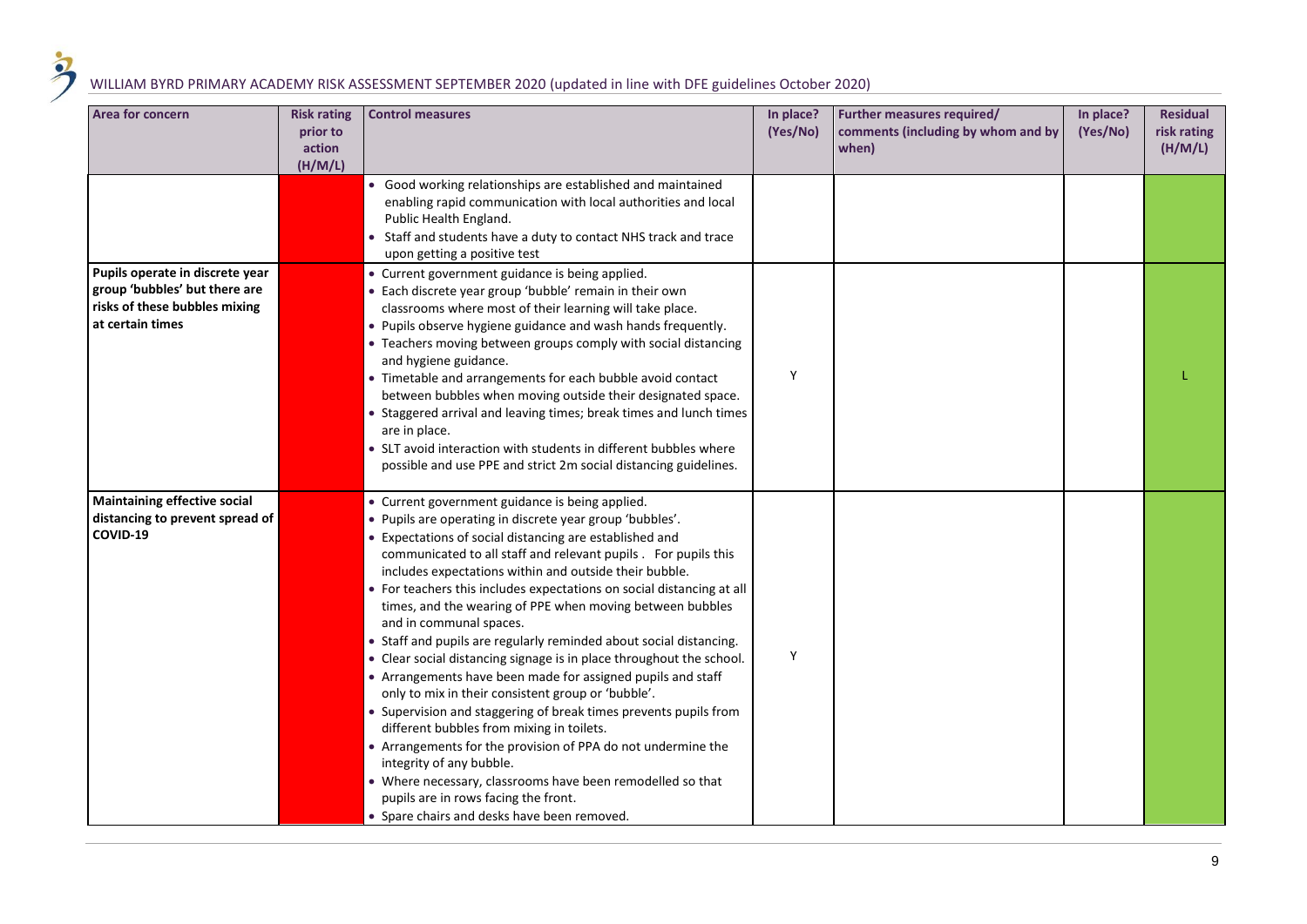| Area for concern | <b>Risk rating</b><br>prior to<br>action<br>(H/M/L) | <b>Control measures</b>                                                                                                                                                                                                                                                                                                                                                                                                                                                                                                                                                                                                                                                                                                                                                                                                                                                                                                                                                                                                                                                                                                                                                                                                                                                                                                                                                                                                                                                                                                                                                                                                                                                                                                                                                                                                                                                                                                                      | In place?<br>(Yes/No) | Further measures required/<br>comments (including by whom and by<br>when) | In place?<br>(Yes/No) | <b>Residual</b><br>risk rating<br>(H/M/L) |
|------------------|-----------------------------------------------------|----------------------------------------------------------------------------------------------------------------------------------------------------------------------------------------------------------------------------------------------------------------------------------------------------------------------------------------------------------------------------------------------------------------------------------------------------------------------------------------------------------------------------------------------------------------------------------------------------------------------------------------------------------------------------------------------------------------------------------------------------------------------------------------------------------------------------------------------------------------------------------------------------------------------------------------------------------------------------------------------------------------------------------------------------------------------------------------------------------------------------------------------------------------------------------------------------------------------------------------------------------------------------------------------------------------------------------------------------------------------------------------------------------------------------------------------------------------------------------------------------------------------------------------------------------------------------------------------------------------------------------------------------------------------------------------------------------------------------------------------------------------------------------------------------------------------------------------------------------------------------------------------------------------------------------------------|-----------------------|---------------------------------------------------------------------------|-----------------------|-------------------------------------------|
|                  |                                                     | • Classrooms are well-ventilated and mechanical ventilation has<br>been checked and signed off (see additional section below)<br>• Outdoor learning is incorporated into the curriculum where<br>possible, although outdoor play equipment must not be used<br>without thorough cleaning between usage of pupils from<br>different 'bubbles'.<br>. No contact sports will take place during PE lessons or at<br>playtimes.<br>• Floor markings clearly demarcate social distancing measures in<br>areas where queues may form (e.g. dining room, corridors,<br>reception).<br>• Whole staff meetings, congregational assemblies and other<br>large gatherings are cancelled. The maximum group size in<br>which pupils can be brought together is one year group, but<br>class group bubbles are kept at least 2 metres apart.<br>• Signage is in place to deter parents from gathering at the school<br>gate.<br>• Restrictions are placed on the number of staff using staff rooms<br>and communal working spaces at any one time.<br>• Arrangements are put in place in kitchens to remind staff of the<br>need to work separately from each other.<br>• Increased supervision levels for younger pupils support social<br>distancing during lessons and at social times.<br>• Access to toilets is planned and managed to avoid large<br>groups/queues from forming.<br>• Activities that involve shared resources/equipment are avoided.<br>• Where possible, one-way systems are implemented for<br>circulation. Routes are clearly marked with appropriate signage.<br>• Appropriate signage and floor markings are in place to protect<br>reception staff so that they can remain at a distance of 2m from<br>any visitors. Where possible, they are further protected by<br>screens.<br>• Dining area layouts are configured to ensure separation of<br>diners. Tables/chairs are cordoned off where distancing is not<br>possible. |                       |                                                                           |                       |                                           |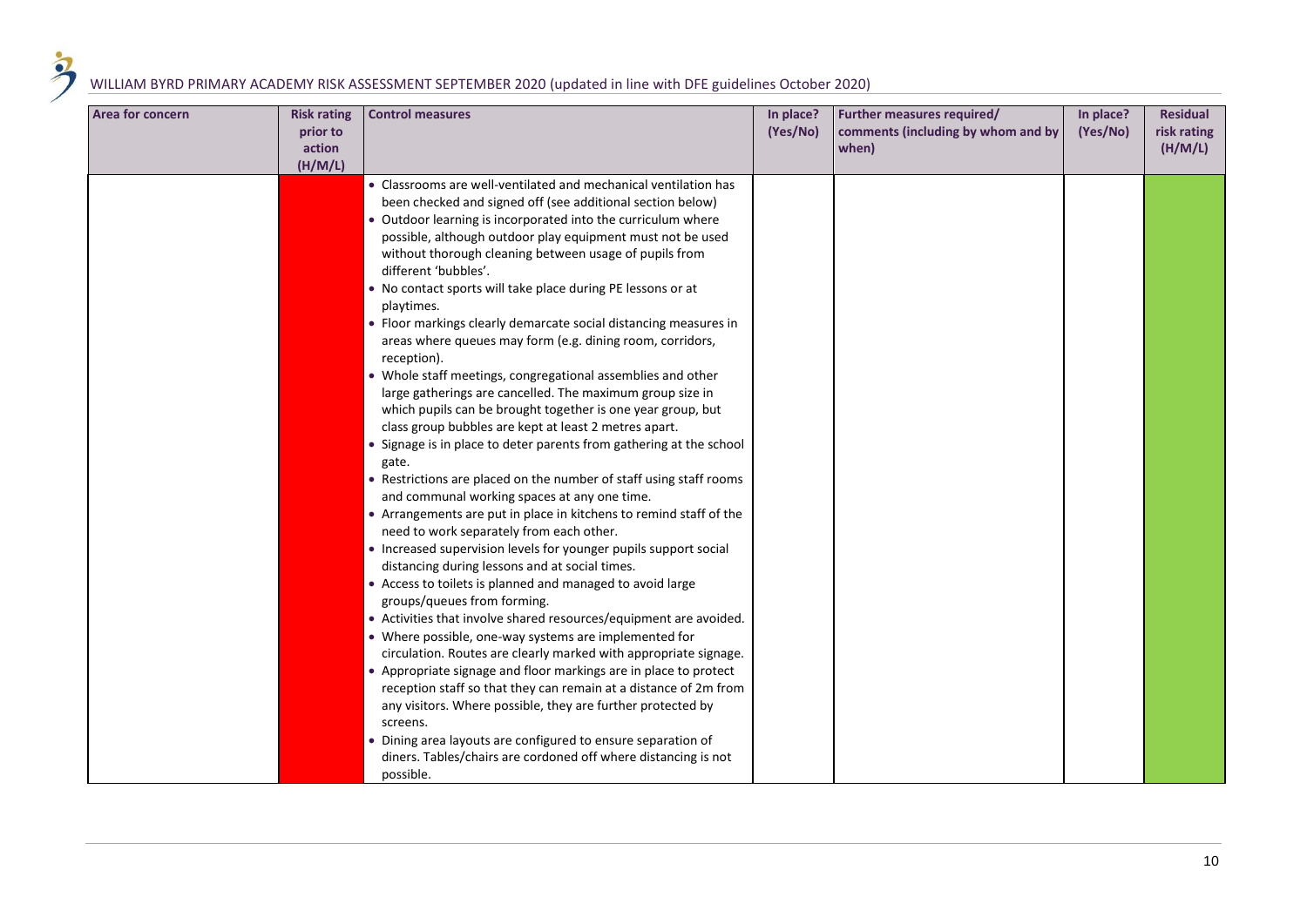| <b>Area for concern</b>                                                              | <b>Risk rating</b><br>prior to<br>action<br>(H/M/L) | <b>Control measures</b>                                                                                                                                                                                                                                                                                                                                                                                                                                                                                                                                                                                                                                                                                                                                                                                                                                                                                                                                                                                                                                                                                                                                                                                                                                                                                                                                                                                                                                                                                                                                                                                                                      | In place?<br>(Yes/No) | Further measures required/<br>comments (including by whom and by<br>when) | In place?<br>(Yes/No) | <b>Residual</b><br>risk rating<br>(H/M/L) |
|--------------------------------------------------------------------------------------|-----------------------------------------------------|----------------------------------------------------------------------------------------------------------------------------------------------------------------------------------------------------------------------------------------------------------------------------------------------------------------------------------------------------------------------------------------------------------------------------------------------------------------------------------------------------------------------------------------------------------------------------------------------------------------------------------------------------------------------------------------------------------------------------------------------------------------------------------------------------------------------------------------------------------------------------------------------------------------------------------------------------------------------------------------------------------------------------------------------------------------------------------------------------------------------------------------------------------------------------------------------------------------------------------------------------------------------------------------------------------------------------------------------------------------------------------------------------------------------------------------------------------------------------------------------------------------------------------------------------------------------------------------------------------------------------------------------|-----------------------|---------------------------------------------------------------------------|-----------------------|-------------------------------------------|
|                                                                                      |                                                     | • Breaks are staggered (where necessary) and designated areas<br>are used by particular groups of pupils during social times (both<br>inside and outside the building).<br>Pupil behaviour policy has been reviewed and updated in light<br>of the new discrete class group bubble arrangements and social<br>distancing with clear sanctions in place for anyone ignoring or<br>deliberately flouting the rules, including exclusion where<br>required.<br>• SLT closely monitor compliance with the bubble arrangements<br>and social distancing and adjust procedures where necessary.                                                                                                                                                                                                                                                                                                                                                                                                                                                                                                                                                                                                                                                                                                                                                                                                                                                                                                                                                                                                                                                    |                       |                                                                           |                       |                                           |
| There is a member of staff or<br>pupil with suspected COVID-19<br>symptoms in school |                                                     | • Current government guidance is being applied.<br>• The school engages fully with the NHS Test and Trace process<br>and staff and parents understand and act on their obligations<br>under NHS Test and Trace to get tested if they show symptoms<br>of COVID-19<br>• Advice is sought from the local public health protection team<br>and acted on according to the result of the test. If the test is<br>positive this may mean sending other pupils in the bubble home<br>to isolate together with staff members who may have been in<br>close contact as defined in the latest government guidance<br>(families of staff/pupils without symptoms do not need to self-<br>isolate unless the staff member/pupil develops symptoms). Staff<br>need to keep lesson seating plans available to establish contact<br>candidates.<br>• Negative test changes:<br>• If someone with symptoms tests negative for coronavirus<br>(COVID-19), then they need should stay at home until they are<br>recovered as usual from their illness but can safely return<br>thereafter. The only exception to return following a negative<br>test result is where an individual is separately identified as a<br>close contact of a confirmed case, when they will need to self-<br>isolate for 14 days from the date of that contact.<br>• Positive test changes:<br>• The 10-day period starts from the day when they first became<br>ill. If they still have a high temperature, they should continue to<br>self-isolate until their temperature returns to normal. Other<br>members of their household should all self-isolate for the full 14<br>days. | Y                     |                                                                           |                       |                                           |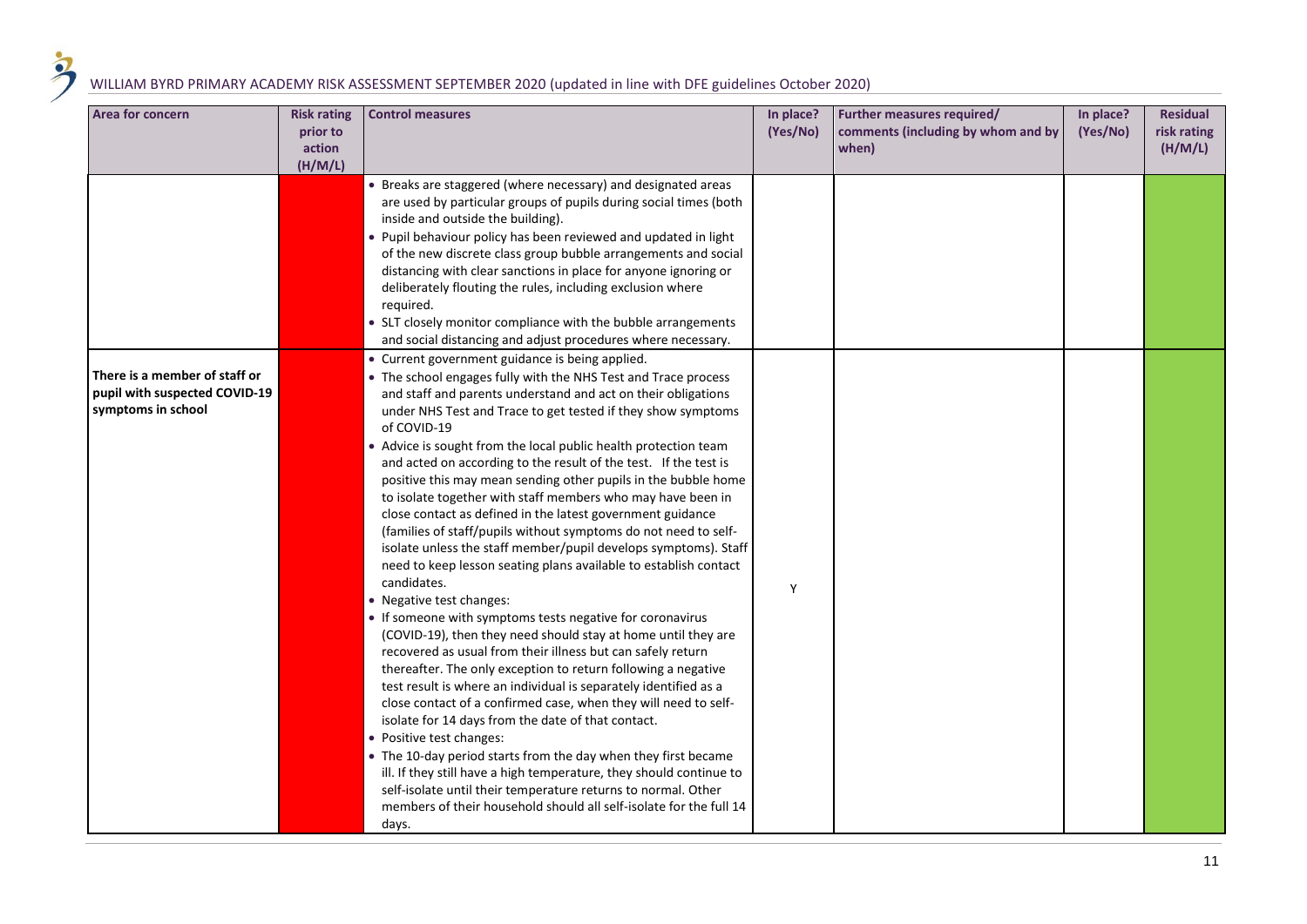| <b>Area for concern</b>    | <b>Risk rating</b><br>prior to<br>action<br>(H/M/L) | <b>Control measures</b>                                                                                                                                                                                                                                                                                                                                                                                                                                                                                                                                                                                                                                                                                                                                                                                                                                                                                                                                                                                                                                                                                                                                                                                                                                                                                                                                                                                                                                                                                                                                                                                                                                                                                                                                          | In place?<br>(Yes/No) | Further measures required/<br>comments (including by whom and by<br>when)                                       | In place?<br>(Yes/No) | <b>Residual</b><br>risk rating<br>(H/M/L) |
|----------------------------|-----------------------------------------------------|------------------------------------------------------------------------------------------------------------------------------------------------------------------------------------------------------------------------------------------------------------------------------------------------------------------------------------------------------------------------------------------------------------------------------------------------------------------------------------------------------------------------------------------------------------------------------------------------------------------------------------------------------------------------------------------------------------------------------------------------------------------------------------------------------------------------------------------------------------------------------------------------------------------------------------------------------------------------------------------------------------------------------------------------------------------------------------------------------------------------------------------------------------------------------------------------------------------------------------------------------------------------------------------------------------------------------------------------------------------------------------------------------------------------------------------------------------------------------------------------------------------------------------------------------------------------------------------------------------------------------------------------------------------------------------------------------------------------------------------------------------------|-----------------------|-----------------------------------------------------------------------------------------------------------------|-----------------------|-------------------------------------------|
|                            |                                                     | • Staff, pupils and parents have been briefed regarding the need<br>to self-isolate with symptoms or if anyone in household has<br>symptoms in accordance with the latest government guidance.<br>• Procedures are in place to ensure that staff, pupils or visitors do<br>not enter the school if: they have COVID-19 symptoms/ live<br>with someone who has COVID-19 symptoms / have been told to<br>self-isolate by a healthcare professional until is safe to do so<br>according to the latest government guidance.<br>• Any staff/pupils who become unwell at school must be isolated<br>immediately and sent home as soon as possible with<br>arrangements made for them to take a test under NHS Test and<br>Trace.<br>• A room and separate toilet have been designated to<br>accommodate any suspected case whilst they are waiting to be<br>collected. Additional spaces have been identified in the event of<br>multiple simultaneous cases arising.<br>• Arrangements are in place for staff supervision of any pupil<br>displaying COVID-19 symptoms (2m distancing should be<br>observed and where this is not possible, they should wear<br>suitable PPE).<br>• Staff and pupil absence related to COVID-19 is monitored and<br>carefully tracked so that no pupils or staff are accepted back<br>into school before the incubation timeline has elapsed as set out<br>in the latest government guidance.<br>• Arrangements are in place to notify the Trust/Local Authority of<br>any pupils or staff who test positive for COVID-19.<br>• Pupils suspected of having COVID-19 will be sent home until<br>confirmation of a test result under NHS Test and Trace is<br>received and advice is received from the local health protection<br>team. |                       |                                                                                                                 |                       |                                           |
| Access to/egress from site |                                                     | • Arrangements for dropping off and picking up pupils have been<br>reviewed. Staggered arrivals/pick-ups have been scheduled.<br>• Parents have been told to avoid getting out of cars where<br>possible and to avoid congregating at the school entrance.<br>• Parents have been asked to wear face coverings at all times<br>when on the school site<br>• Only 1 adult should drop-off/pick up children                                                                                                                                                                                                                                                                                                                                                                                                                                                                                                                                                                                                                                                                                                                                                                                                                                                                                                                                                                                                                                                                                                                                                                                                                                                                                                                                                        | Y                     | Most areas are marked out and just<br>one area which needs some<br>attention to avoid cross-over of<br>parents. | yes                   |                                           |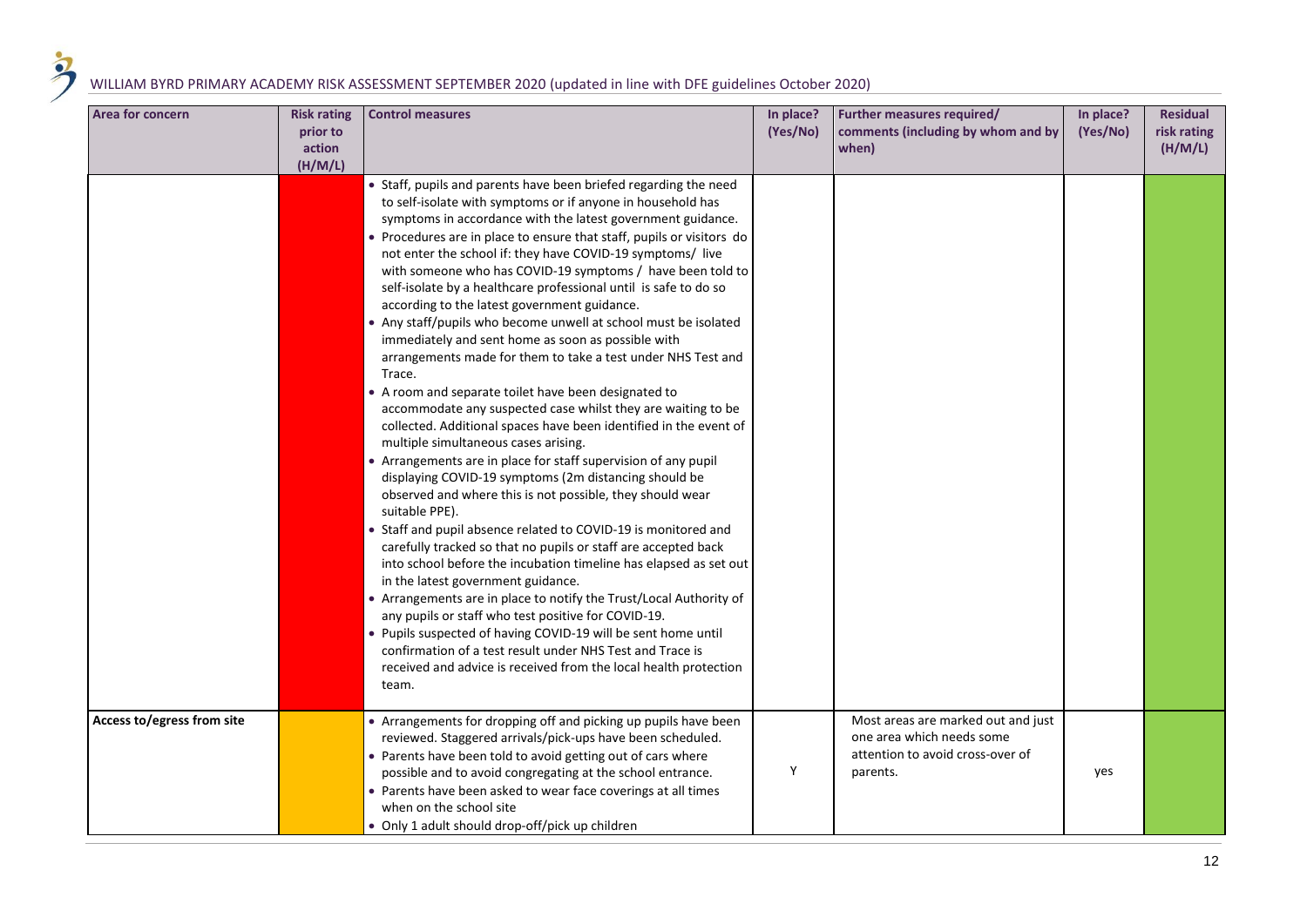| <b>Area for concern</b>                                                                                  | <b>Risk rating</b><br>prior to<br>action<br>(H/M/L) | <b>Control measures</b>                                                                                                                                                                                                                                                                                                                                                                                                                                                                                                                                                                                                                                                                                                                                                                                                                                                                                                                                                                                                                                                                                                                                                                                                                                                                                                                                                                                                                                                                                                                                                                                                                                                                           | In place?<br>(Yes/No) | Further measures required/<br>comments (including by whom and by<br>when) | In place?<br>(Yes/No) | <b>Residual</b><br>risk rating<br>(H/M/L) |
|----------------------------------------------------------------------------------------------------------|-----------------------------------------------------|---------------------------------------------------------------------------------------------------------------------------------------------------------------------------------------------------------------------------------------------------------------------------------------------------------------------------------------------------------------------------------------------------------------------------------------------------------------------------------------------------------------------------------------------------------------------------------------------------------------------------------------------------------------------------------------------------------------------------------------------------------------------------------------------------------------------------------------------------------------------------------------------------------------------------------------------------------------------------------------------------------------------------------------------------------------------------------------------------------------------------------------------------------------------------------------------------------------------------------------------------------------------------------------------------------------------------------------------------------------------------------------------------------------------------------------------------------------------------------------------------------------------------------------------------------------------------------------------------------------------------------------------------------------------------------------------------|-----------------------|---------------------------------------------------------------------------|-----------------------|-------------------------------------------|
|                                                                                                          |                                                     | • Only parents of EYFS and KS1 children are permitted to enter<br>the school site. KS2 children must be dropped off at their<br>designated gate/door<br>• Staff, pupils and parents have been briefed regarding new<br>arrangements, including staggered start/finish times.<br>• The number of entrances and exits to be used has been<br>maximised. Separate managed entrances/exits are used for<br>different groups.<br>• Outside doors are used to access classrooms directly where<br>these are available.<br>• No non-essential visitors are admitted to school.<br>• Procedure is in place for receptionist to check that no one<br>enters the school who has COVID-19 symptoms or lives with<br>someone who has COVID-19 symptoms.<br>• Staff, where possible, use their ID badge to sign in hands-free.<br>• If the signing in screen is used, the member of staff is directed<br>to use hand sanitiser before and after using the touch screen.<br>• The signing in touch screen is cleaned frequently with<br>disinfectant wipes.<br>• A dedicated waiting area and meeting room is made available<br>for visitors, adjacent to reception where possible.<br>• Protocols are agreed with transport provider(s) to reflect social<br>distancing so that pupils do not sit next to each other on buses<br>/in contracted taxis unless they are in the same 'bubble'<br>• Recommendations are made to parents/pupils to avoid using<br>public transport where possible.<br>• Designated person(s) are assigned to receive deliveries.<br>• Deliveries are managed effectively in a timely manner, with<br>recipients adhering to social distancing and wearing PPE where<br>appropriate. |                       |                                                                           |                       |                                           |
| Lack of / incorrect use of PPE<br>or inappropriate disposal<br>leading to increased risk of<br>infection |                                                     | • The latest government guidance on wearing PPE in schools is<br>applied.<br>• Guidance has been issued to staff around need for and how to<br>put on and take off PPE correctly.<br>• The need for PPE in some circumstances, such as providing<br>intimate care, will be subject to a thorough individual risk<br>assessment.                                                                                                                                                                                                                                                                                                                                                                                                                                                                                                                                                                                                                                                                                                                                                                                                                                                                                                                                                                                                                                                                                                                                                                                                                                                                                                                                                                   | Y                     |                                                                           |                       |                                           |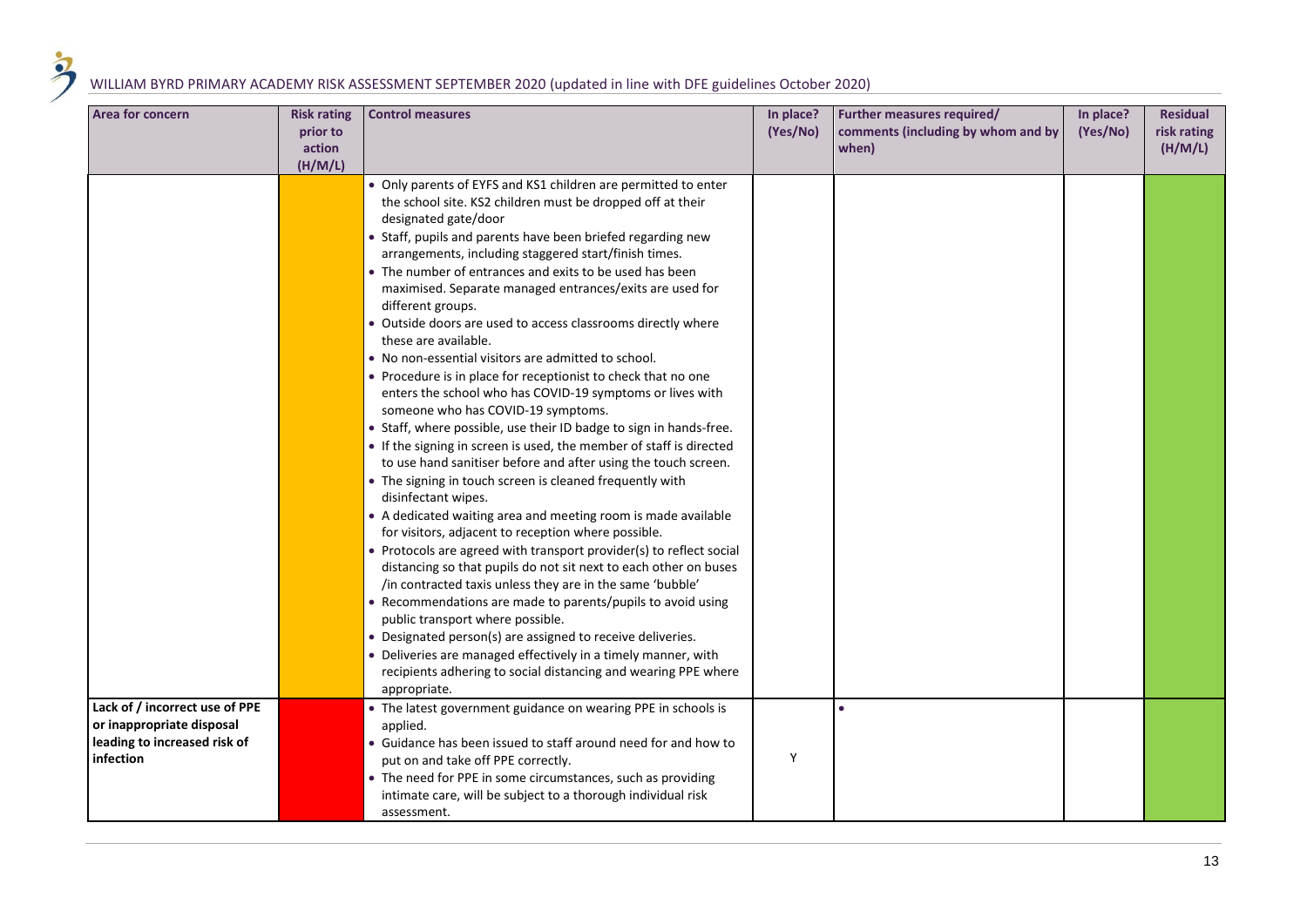| <b>Area for concern</b>                                                                                                                                                                                            | <b>Risk rating</b><br>prior to<br>action<br>(H/M/L) | <b>Control measures</b>                                                                                                                                                                                                                                                                                                                                                                                                                                                                                                                                                                                                                                                                                                                                                                                                                                                                                                                                                                                                                                                                                                                                                                                                                                                                                                                                                                                                                              | In place?<br>(Yes/No) | Further measures required/<br>comments (including by whom and by<br>when) | In place?<br>(Yes/No) | <b>Residual</b><br>risk rating<br>(H/M/L) |
|--------------------------------------------------------------------------------------------------------------------------------------------------------------------------------------------------------------------|-----------------------------------------------------|------------------------------------------------------------------------------------------------------------------------------------------------------------------------------------------------------------------------------------------------------------------------------------------------------------------------------------------------------------------------------------------------------------------------------------------------------------------------------------------------------------------------------------------------------------------------------------------------------------------------------------------------------------------------------------------------------------------------------------------------------------------------------------------------------------------------------------------------------------------------------------------------------------------------------------------------------------------------------------------------------------------------------------------------------------------------------------------------------------------------------------------------------------------------------------------------------------------------------------------------------------------------------------------------------------------------------------------------------------------------------------------------------------------------------------------------------|-----------------------|---------------------------------------------------------------------------|-----------------------|-------------------------------------------|
|                                                                                                                                                                                                                    |                                                     | • Adequate supplies of PPE are secured for staff where risk<br>assessment identifies wearing of PPE is required.<br>• Spill kits are available to be used when cleaning visible bodily<br>fluids produced by a person with coronavirus (COVID-19) to<br>reduce the risk of contamination.<br>• Guidance has been issued regarding the correct disposal of PPE.<br>• Staff will be provided with face masks if specifically required.<br>Gloves and aprons will also be available if required.<br>• Each classroom is provided with cleaning wipes and hand<br>sanitiser                                                                                                                                                                                                                                                                                                                                                                                                                                                                                                                                                                                                                                                                                                                                                                                                                                                                              |                       |                                                                           |                       |                                           |
| <b>Staff and pupil wellbeingL</b><br><b>Staff and pupils (or close</b><br>family members), which<br>current evidence suggests,<br>have increased vulnerability to<br>infection or poorer outcomes<br>from COVID-19 |                                                     | • The latest government guidance is applied.<br>• The assumption that most staff and pupils, including those who<br>have been shielding, are clinically vulnerable or are extremely<br>clinically vulnerable will return to school is communicated<br>clearly.<br>• An audit has been undertaken to assess the vulnerability of staff<br>(and close family members), including those who are extremely<br>clinically vulnerable and clinically vulnerable.<br>• An audit has been undertaken to assess the vulnerability of<br>pupils (and close family members).<br>• Separate risk assessments have been undertaken for staff and<br>pupils who are clinically vulnerable, or who have family<br>members who are extremely clinically vulnerable and clinically<br>vulnerable.<br>• Discussions are held with staff and parents where specific<br>circumstances may apply in line with the latest government<br>guidance, and decisions are made accordingly on attendance at<br>school.<br>• Provision of support and individual risk assessments are put in<br>place as necessary for individuals and groups in the school that<br>are at increased risk from COVID-19 because of contextual<br>factors (e.g. staff and pupils who are BAME, staff who are aged<br>55 or over).<br>• It is expected that the imposition of the 9 Elements of control<br>will lead to a safe environment and that all staff will attend their<br>roles at school. | Y                     |                                                                           |                       |                                           |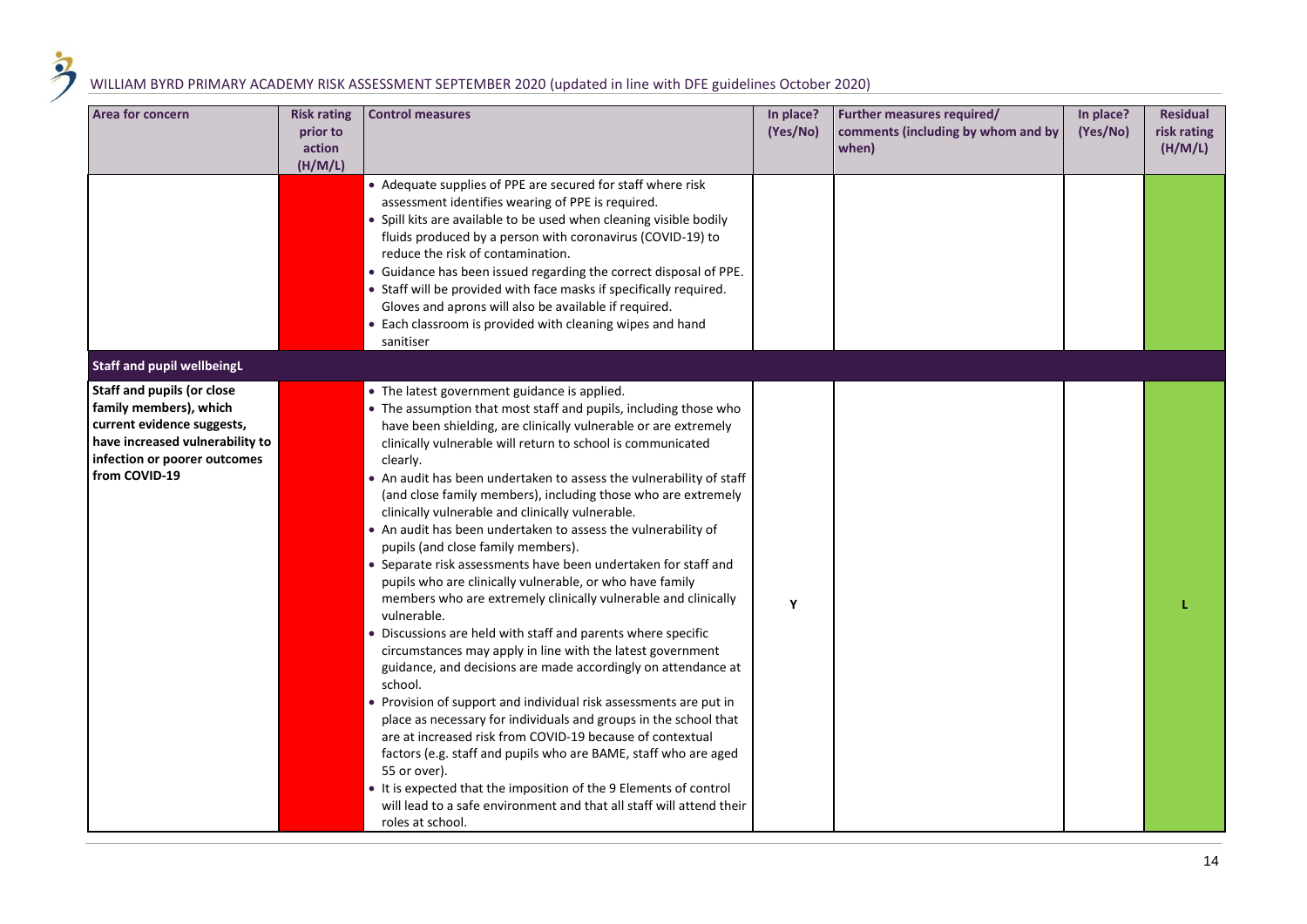| Area for concern                                      | <b>Risk rating</b><br>prior to<br>action<br>(H/M/L) | <b>Control measures</b>                                                                                                                                                                                                                                                                                                                                                                                                                                                                                                                                                                                                                                                                                                                                                                                                                                                                                                                                                                                                                                                                                                                                                                                                                                                                                                                                                                                                                                                                                                                                                                                                                                                                                                                                                                                                                                                                                                                                                                                                                                                                                                                                                                                                                                                        | In place?<br>(Yes/No) | Further measures required/<br>comments (including by whom and by<br>when) | In place?<br>(Yes/No) | <b>Residual</b><br>risk rating<br>(H/M/L) |
|-------------------------------------------------------|-----------------------------------------------------|--------------------------------------------------------------------------------------------------------------------------------------------------------------------------------------------------------------------------------------------------------------------------------------------------------------------------------------------------------------------------------------------------------------------------------------------------------------------------------------------------------------------------------------------------------------------------------------------------------------------------------------------------------------------------------------------------------------------------------------------------------------------------------------------------------------------------------------------------------------------------------------------------------------------------------------------------------------------------------------------------------------------------------------------------------------------------------------------------------------------------------------------------------------------------------------------------------------------------------------------------------------------------------------------------------------------------------------------------------------------------------------------------------------------------------------------------------------------------------------------------------------------------------------------------------------------------------------------------------------------------------------------------------------------------------------------------------------------------------------------------------------------------------------------------------------------------------------------------------------------------------------------------------------------------------------------------------------------------------------------------------------------------------------------------------------------------------------------------------------------------------------------------------------------------------------------------------------------------------------------------------------------------------|-----------------------|---------------------------------------------------------------------------|-----------------------|-------------------------------------------|
| Attendance for self-isolating<br>and shielding pupils |                                                     | A small number of pupils will still be unable to attend in line with<br>public health advice to self-isolate because:<br>• they have had symptoms or a positive test result themselves<br>• they live with someone that has symptoms or has tested<br>positive and are a household contact<br>• they are a close contact of someone who has coronavirus<br>$(COVID-19)$<br>. New advice for those identified through a letter from the NHS or<br>a specialist doctor as in the group deemed clinically extremely<br>vulnerable (CEV or shielding list) was published on 13 October.<br>• The guidance provides advice on what additional measures<br>individuals in this group can take tailored to each Local COVID<br>Alert Level. The UK Chief Medical Officers have issued a<br>statement on schools and childcare reopening which states that<br>there is a very low rate of severe disease in children from<br>COVID-19 and far fewer children should remain in this group in<br>the future following their routine discussions with their clinician.<br>• All pupils, including those who are clinically extremely<br>vulnerable, can continue to attend school at all Local COVID<br>Alert Levels unless they are one of the very small number of<br>pupils or students under paediatric care (such as recent<br>transplant or very immunosuppressed children) and have been<br>advised specifically by their GP or clinician not to attend school.<br>• In the future, the government will only reintroduce formal<br>restrictive shielding advice in specific local areas at very high<br>alert level with exceptional circumstances where this has been<br>advised by the Chief Medical officer, and then only for a limited<br>period of time. The government will write to families separately<br>to inform them if they are advised to follow formal shielding and<br>not attend school.<br>• Where a pupil is unable to attend school because they are<br>complying with clinical or public health advice, we expect<br>schools to be able to immediately offer them access to remote<br>education. Schools should keep a record of, and monitor<br>engagement with this activity but this does not need to be<br>formally recorded in the attendance register. | Y                     |                                                                           |                       |                                           |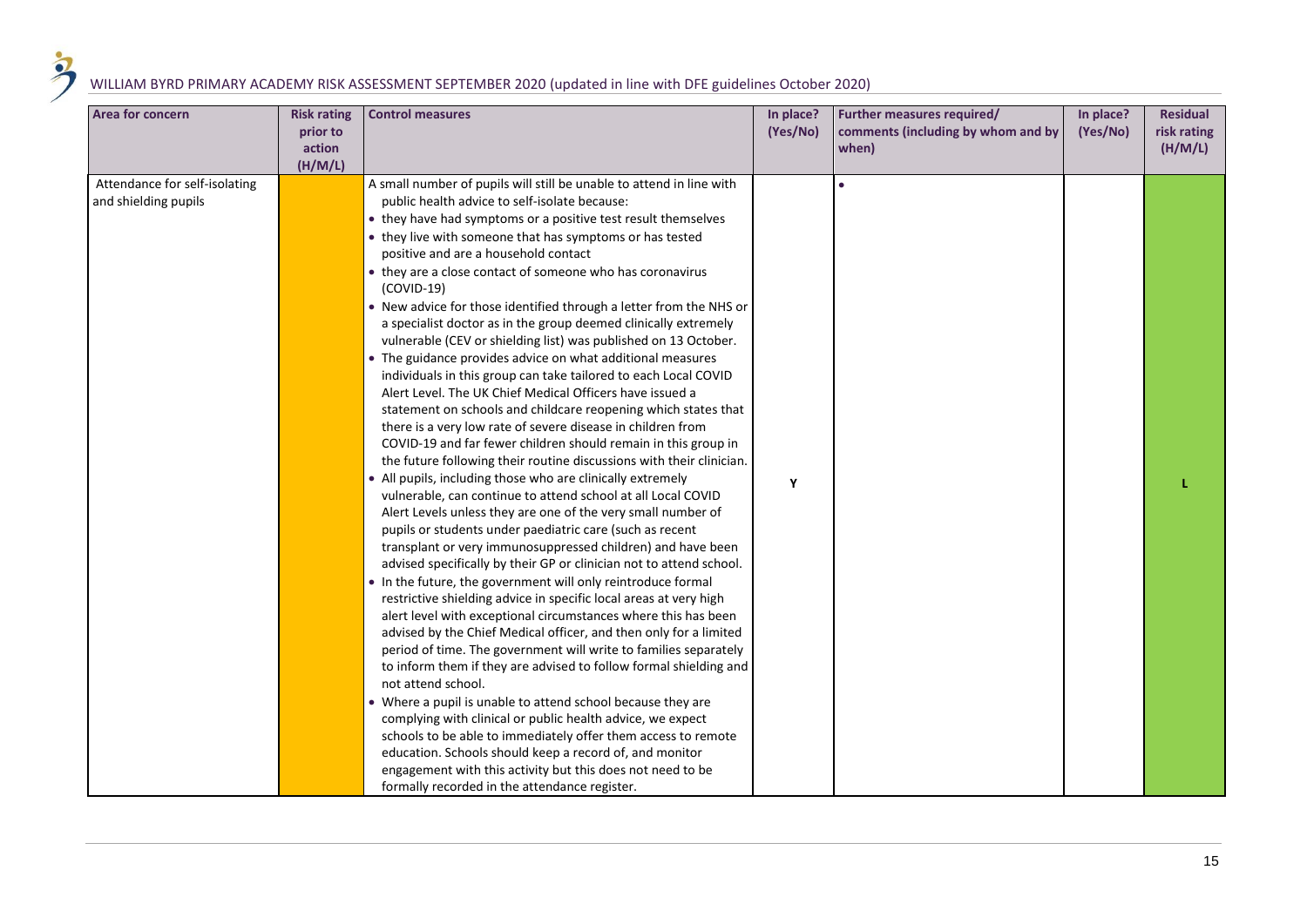| • Where children are not able to attend school as they are<br>following clinical or public health advice related to coronavirus<br>(COVID-19), the absence will not be penalised | Area for concern | <b>Risk rating</b><br>prior to<br>action<br>(H/M/L) | <b>Control measures</b> | In place?<br>(Yes/No) | Further measures required/<br>comments (including by whom and by<br>when) | In place?<br>(Yes/No) | <b>Residual</b><br>risk rating<br>(H/M/L) |
|----------------------------------------------------------------------------------------------------------------------------------------------------------------------------------|------------------|-----------------------------------------------------|-------------------------|-----------------------|---------------------------------------------------------------------------|-----------------------|-------------------------------------------|
|                                                                                                                                                                                  |                  |                                                     |                         |                       |                                                                           |                       |                                           |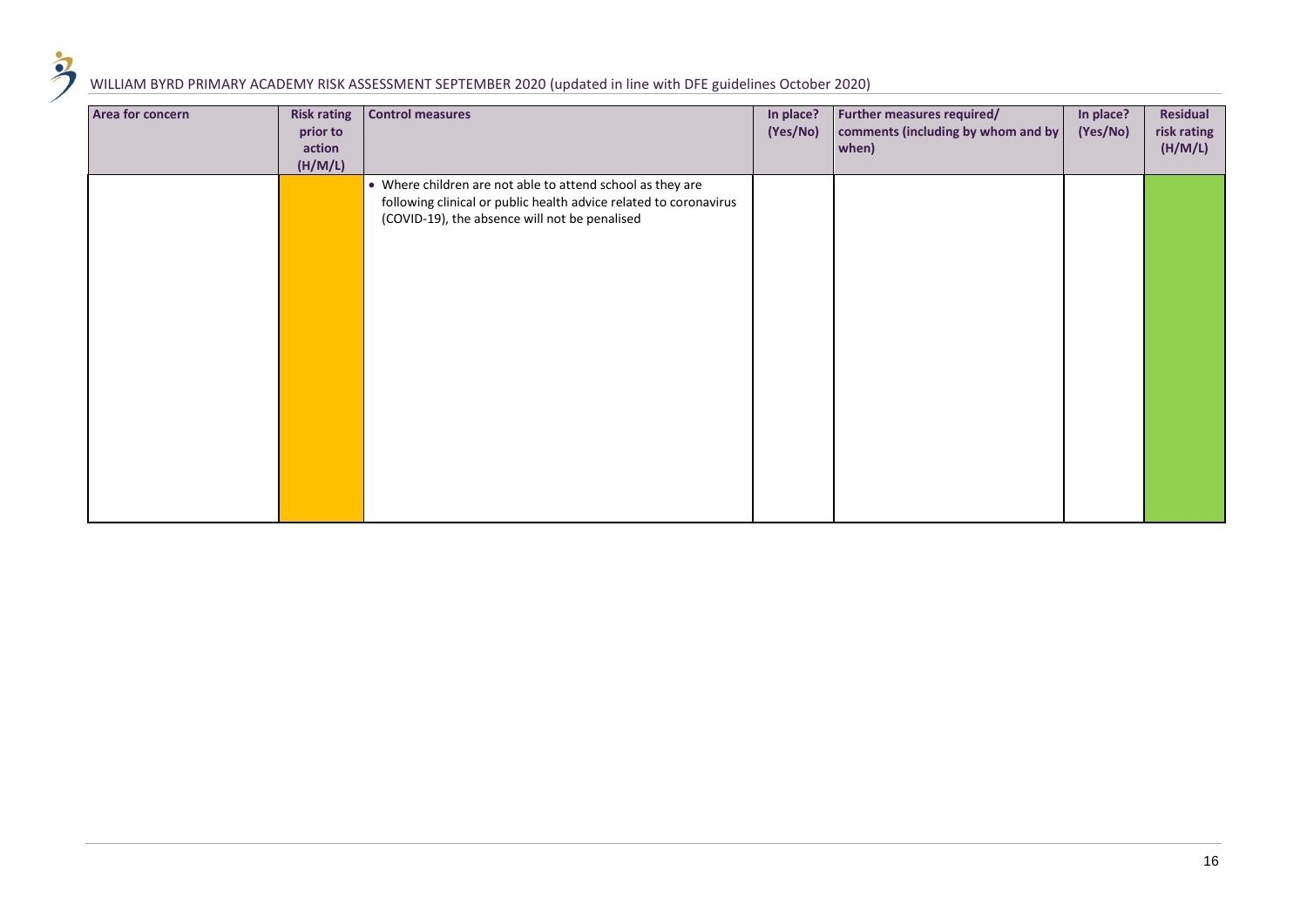| Area for concern                                                                                            | <b>Risk rating</b><br>prior to<br>action<br>(H/M/L) | <b>Control measures</b>                                                                                                                                                                                                                                                                                                                                                                                                                                                                                                                                                                                                                                                                                                                                                                                                                                                                                                                                                                                                                                                                                                                                                                                                                                                                                                                                                                 | In place?<br>(Yes/No) | Further measures required/<br>comments (including by whom and by<br>when)                          | In place?<br>(Yes/No) | <b>Residual</b><br>risk rating<br>(H/M/L) |
|-------------------------------------------------------------------------------------------------------------|-----------------------------------------------------|-----------------------------------------------------------------------------------------------------------------------------------------------------------------------------------------------------------------------------------------------------------------------------------------------------------------------------------------------------------------------------------------------------------------------------------------------------------------------------------------------------------------------------------------------------------------------------------------------------------------------------------------------------------------------------------------------------------------------------------------------------------------------------------------------------------------------------------------------------------------------------------------------------------------------------------------------------------------------------------------------------------------------------------------------------------------------------------------------------------------------------------------------------------------------------------------------------------------------------------------------------------------------------------------------------------------------------------------------------------------------------------------|-----------------------|----------------------------------------------------------------------------------------------------|-----------------------|-------------------------------------------|
| <b>Mental health concerns for</b><br>staff and pupils due to COVID-<br>19                                   |                                                     | • Wellbeing/mental health issues are discussed with pupils during<br>PSHE/assemblies and at other appropriate opportunities.<br>• A 'Recovery' package is in place for at least the first 2 weeks of<br>term.<br>• DSL will be provided with additional time during first half term<br>to provide support to staff and children regarding any new<br>safeguarding or welfare concerns and the handling of referrals<br>to social care/other agencies.AS<br>• Age-appropriate websites/resources are provided for pupils.<br>Staff direct pupils to these resources and are open to discussing<br>them.<br>• Staff are directed to useful websites and resources that they<br>might find helpful themselves.<br>• Line managers stay in touch regularly with staff and check that<br>they are well.<br>• Staff briefings and training focus on wellbeing, recognising the<br>importance of their own wellbeing and that of their pupils.<br>• Appropriate work plans are agreed with staff and support is<br>provided where necessary.<br>• Staff working from home help to provide remote learning for<br>any pupils who are not at school.<br>• Staff are considered as individuals and managed accordingly.<br>• Wellbeing and work-life balance are promoted with all staff.<br>• The school has access to trained staff who can deliver any<br>bereavement counselling and support. | Υ                     | $\bullet$                                                                                          |                       |                                           |
| <b>Operational issues</b>                                                                                   |                                                     |                                                                                                                                                                                                                                                                                                                                                                                                                                                                                                                                                                                                                                                                                                                                                                                                                                                                                                                                                                                                                                                                                                                                                                                                                                                                                                                                                                                         |                       |                                                                                                    |                       |                                           |
| <b>Existing site maintenance</b><br>regimes are not up to date<br>and/or all systems are not<br>operational |                                                     | • Current government guidance is being applied.<br>• All utilities and systems (including gas, heating, water supply,<br>mechanical and electrical systems and catering equipment) have<br>been re-commissioned before reopening as would have been<br>the case after a long holiday period.<br>• Where water systems have not been maintained in line with<br>required schedules, they have been chlorinated, flushed and<br>certified by a specialist contractor prior to reopening.<br>• Pest control is being utilised where necessary.<br>• Ventilation systems have been tested and any practical<br>improvements to improve ventilation have been put in place                                                                                                                                                                                                                                                                                                                                                                                                                                                                                                                                                                                                                                                                                                                   | Υ                     | Site has been bought up to date<br>including extensive cleaning of the<br>air conditioning system. | Yes                   |                                           |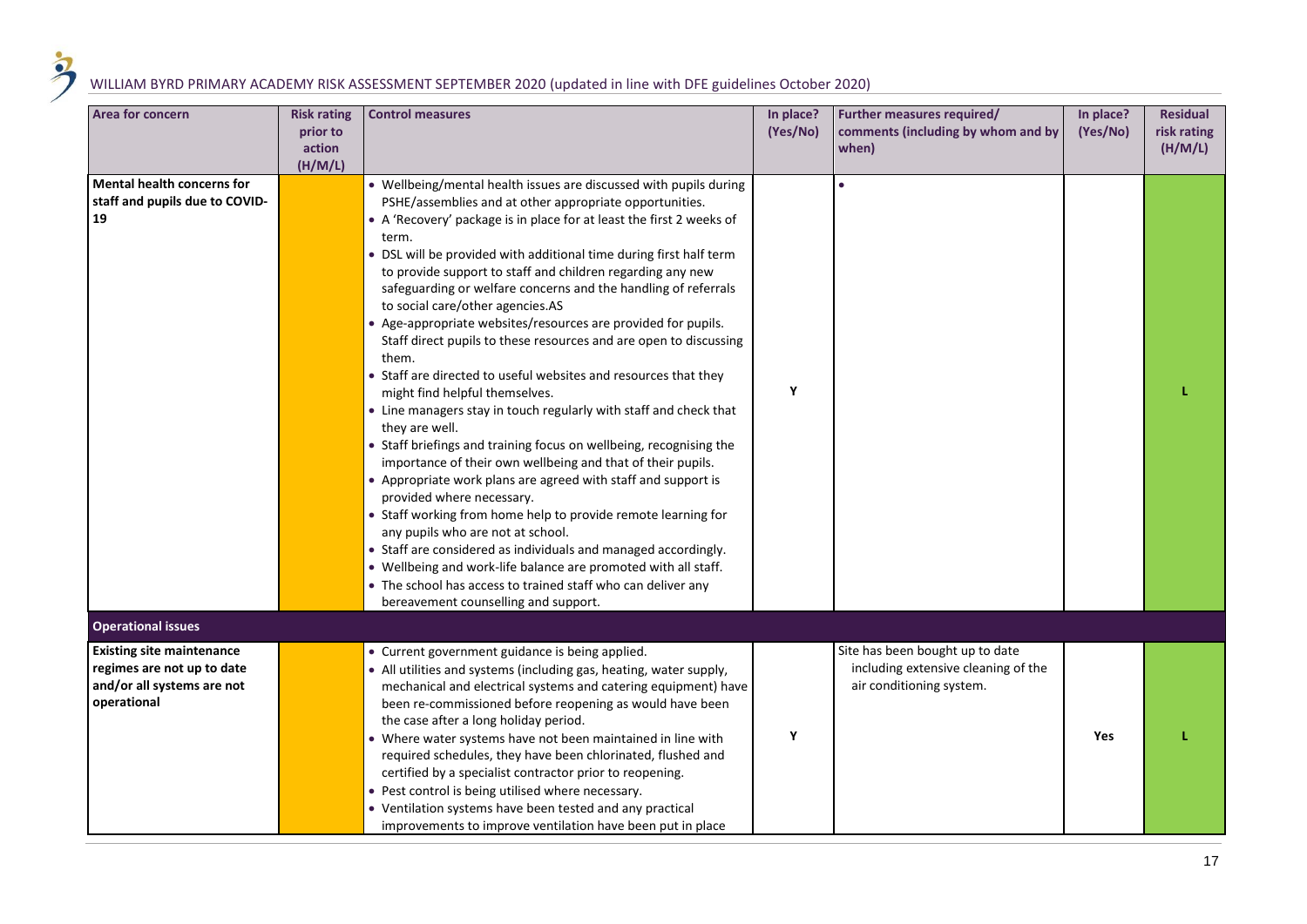$\ddot{\mathbf{z}}$ 

| <b>Area for concern</b>                                                                                                              | <b>Risk rating</b><br>prior to<br>action<br>(H/M/L) | <b>Control measures</b>                                                                                                                                                                                                                                                                                                                                                                                                                                                                                                                                                                                                                                                                                 | In place?<br>(Yes/No) | Further measures required/<br>comments (including by whom and by<br>when)                                                                                                             | In place?<br>(Yes/No) | <b>Residual</b><br>risk rating<br>(H/M/L) |
|--------------------------------------------------------------------------------------------------------------------------------------|-----------------------------------------------------|---------------------------------------------------------------------------------------------------------------------------------------------------------------------------------------------------------------------------------------------------------------------------------------------------------------------------------------------------------------------------------------------------------------------------------------------------------------------------------------------------------------------------------------------------------------------------------------------------------------------------------------------------------------------------------------------------------|-----------------------|---------------------------------------------------------------------------------------------------------------------------------------------------------------------------------------|-----------------------|-------------------------------------------|
|                                                                                                                                      |                                                     | • A health and safety site inspection will take place prior to<br>reopening.                                                                                                                                                                                                                                                                                                                                                                                                                                                                                                                                                                                                                            |                       |                                                                                                                                                                                       |                       |                                           |
| <b>Current policies and</b><br>procedures have not been<br>adapted/updated to take<br>account of COVID-19 impact                     |                                                     | • Existing policies and procedures have been updated/adapted to<br>take account of COVID-19 impact.<br>• Fire procedures have been reviewed and revised where<br>required, e.g. due to:<br>• pupils operating in year group bubbles<br>• possible absence of Fire Marshalls<br>• social distancing rules during evacuation and at muster points<br>• Staff and pupils have been briefed on any new evacuation<br>procedures.<br>• Incident controller and Fire Marshalls have been trained/<br>briefed appropriately.<br>• A staff rota for additional Fire Marshalls has been drawn up to<br>cover any absences. Any additional staff temporarily taking on<br>the role have been briefed accordingly. | Y                     |                                                                                                                                                                                       | <b>Yes</b>            |                                           |
| Third party contractors on-site<br>whilst school is in operation<br>may pose a risk to social<br>distancing and infection<br>control |                                                     | • Assurances have been sought from the contractors that all staff<br>attending the setting will be in good health (symptom free) and<br>that contractors have procedures in place to ensure effective<br>social distancing is maintained at all times.<br>• In addition to arrangements for COVID-19, normal contractor<br>procedures are being applied and have been updated in light of<br>COVID-19 (including contractor risk assessments and method<br>statements, and contractor induction) and these have been<br>reviewed.<br>• Contact details are taken of any third parties on site for track<br>and trace                                                                                    |                       |                                                                                                                                                                                       | Yes                   |                                           |
| Staff shortages due to absence<br>may compromise operational<br>safety                                                               |                                                     | • The health status and availability of every member of staff is<br>regularly updated so that deployment can be planned.<br>• All SLT/senior staff members are briefed on each other's roles in<br>order to avoid any single point of failure.<br>• Sufficient cover/supply staff are available.<br>• Roles have been reallocated to cover any critical functions<br>where appropriate. Staff have appropriate competences and<br>training to fulfil their roles.                                                                                                                                                                                                                                       | Υ                     | This may become an issue if the<br>pandemic hits a second wave and<br>numbers of staff are self-isolated<br>Two year groups are being taught<br>remotely due to self-isolating staff. |                       | M                                         |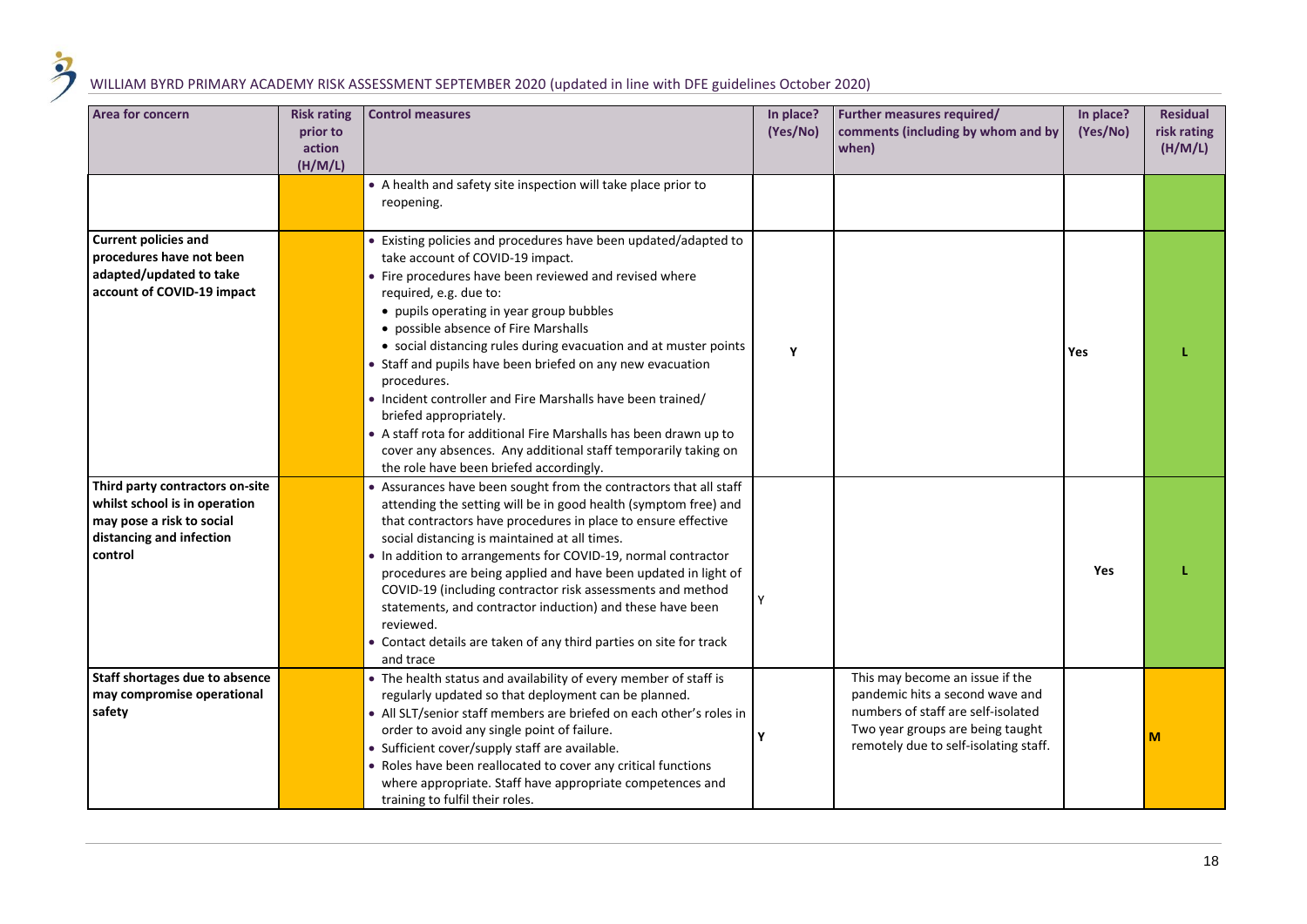| <b>Area for concern</b>                                                                     | <b>Risk rating</b><br>prior to<br>action<br>(H/M/L) | <b>Control measures</b>                                                                                                                                                                                                                                                                                                                                                                                                                                                                                                                                                                                                                                                                                                                                                                                       | In place?<br>(Yes/No) | Further measures required/<br>comments (including by whom and by<br>when) | In place?<br>(Yes/No) | <b>Residual</b><br>risk rating<br>(H/M/L) |
|---------------------------------------------------------------------------------------------|-----------------------------------------------------|---------------------------------------------------------------------------------------------------------------------------------------------------------------------------------------------------------------------------------------------------------------------------------------------------------------------------------------------------------------------------------------------------------------------------------------------------------------------------------------------------------------------------------------------------------------------------------------------------------------------------------------------------------------------------------------------------------------------------------------------------------------------------------------------------------------|-----------------------|---------------------------------------------------------------------------|-----------------------|-------------------------------------------|
|                                                                                             |                                                     | • Staff have been trained /briefed across disciplines to avoid any<br>single points of failure.<br>• There are sufficient qualified first aiders to cover the numbers of<br>staff and pupils on site.                                                                                                                                                                                                                                                                                                                                                                                                                                                                                                                                                                                                         |                       |                                                                           |                       |                                           |
| <b>Additional site-specific issues</b>                                                      |                                                     |                                                                                                                                                                                                                                                                                                                                                                                                                                                                                                                                                                                                                                                                                                                                                                                                               |                       |                                                                           |                       |                                           |
| <b>Additional hygiene measures</b><br>are in place to reduce risk of<br>virus spreading     | H                                                   | Lidded bins to be provided in every classroom<br>Mechanical hand dryers turned off and paper towels and<br>lidded bins provided in all toilets<br>Water fountains turned off and children to bring in named<br>$\bullet$<br>water bottles<br>All hand towels etc. to be placed in a doubled up black bag<br>$\bullet$<br>the site team will remove and dispose of at the end of the day<br>Disposable tissues in each classroom to reinforce the catch it,<br>$\bullet$<br>bin it, kill it approach<br>Cleaning supplies (wipes, spray etc.) will be provided outside<br>each classroom (and stored securely away from children) for<br>staff use<br>Alcohol hand sanitiser will be provided for staff use only.<br>$\bullet$<br>All handwashing stations will be checked, cleaned and<br>restocked regularly | Y                     |                                                                           |                       |                                           |
| Identified pupils are less able<br>to maintain social distancing<br>measures                | H.                                                  | Full risk assessments will be in place for identified children<br>and measures implemented before the child returns to school<br>Staff working with identified children will be fully briefed and<br>$\bullet$<br>PPE provided if appropriate                                                                                                                                                                                                                                                                                                                                                                                                                                                                                                                                                                 | Y                     | New RAs will be in place for<br>additional pupils new to the school       |                       |                                           |
| <b>Ensure fresh air and</b><br>appropriate ventilation to<br>reduce risk of virus spreading | н.                                                  | All a/c units and associated pipework, vents etc. have been<br>$\bullet$<br>fully checked, cleaned and signed off by certified<br>professionals before switching back on.<br>All classrooms and communal areas should be ventilated with<br>windows and doors open where possible.<br>Mechanical ventilation is to run at all times when the building<br>is occupied.                                                                                                                                                                                                                                                                                                                                                                                                                                         | Y                     |                                                                           |                       |                                           |

**1.7 Remote Learning**

 $\ddot{\mathbf{z}}$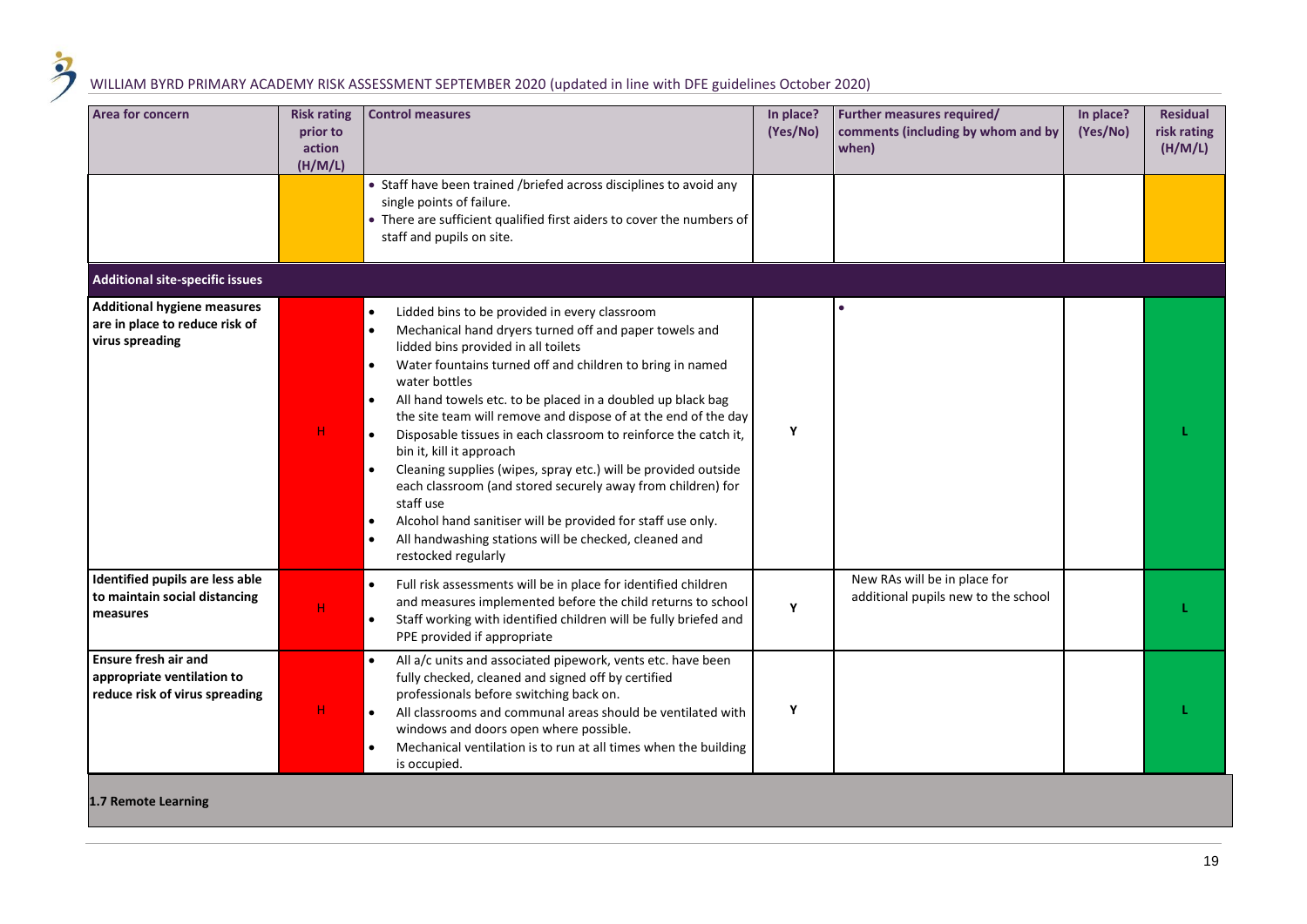| Students will fall behind when<br>they are either self-isolating or<br>absent from school | For individuals or groups of self-isolating pupils, remote<br>education plans should be in place. These should meet the<br>same expectations as those for any pupils who cannot yet<br>attend school at all due to coronavirus (COVID-19). See the<br>section on remote education support.                                                                                                                                                                                                                                                                                                                                                                                                                                                                                                                                     |  |  |
|-------------------------------------------------------------------------------------------|--------------------------------------------------------------------------------------------------------------------------------------------------------------------------------------------------------------------------------------------------------------------------------------------------------------------------------------------------------------------------------------------------------------------------------------------------------------------------------------------------------------------------------------------------------------------------------------------------------------------------------------------------------------------------------------------------------------------------------------------------------------------------------------------------------------------------------|--|--|
|                                                                                           | Where a class, group or a small number of pupils need to self-<br>isolate, or local restrictions require pupils to remain at home, we<br>expect schools to have the capacity to offer immediate remote<br>education. Schools are expected to consider how to continue to<br>improve the quality of their existing curriculum, for example<br>through technology, and have a strong contingency plan in place<br>for remote education provision. This planning will be particularly<br>important to support a scenario in which the logistical challenges<br>of remote provision are greatest, for example where large<br>numbers of pupils are required to remain at home.                                                                                                                                                     |  |  |
|                                                                                           | In developing these contingency plans, we expect schools to:<br>use a curriculum sequence that allows access to high-<br>quality online and offline resources and teaching videos<br>and that is linked to the school's curriculum expectations<br>give access to high quality remote education resources<br>select the online tools that will be consistently used across<br>the school in order to allow interaction, assessment and<br>feedback and make sure staff are trained in their use<br>provide printed resources, such as textbooks and<br>$\bullet$<br>workbooks, for pupils who do not have suitable online<br>access<br>recognise that younger pupils and some pupils with SEND<br>$\bullet$<br>may not be able to access remote education without adult<br>support and so schools should work with families to |  |  |
|                                                                                           | deliver a broad and ambitious curriculum<br>When teaching pupils remotely, we expect schools to:<br>set assignments so that pupils have meaningful and<br>$\bullet$<br>ambitious work each day in a number of different subjects<br>teach a planned and well-sequenced curriculum so that<br>knowledge and skills are built incrementally, with a good<br>level of clarity about what is intended to be taught and<br>practised in each subject                                                                                                                                                                                                                                                                                                                                                                                |  |  |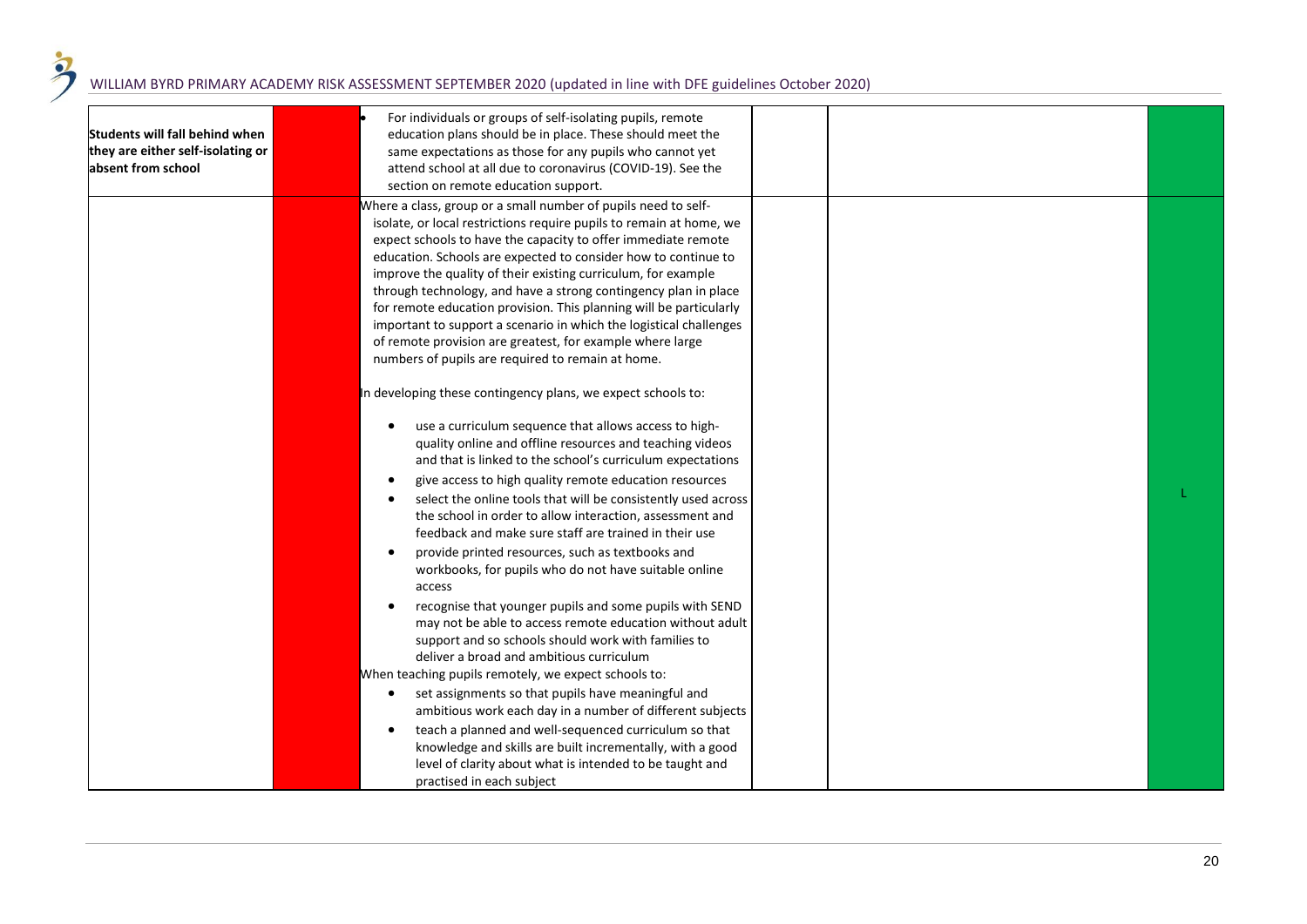|                                                                                                   | provide frequent, clear explanations of new content,<br>delivered by a teacher in the school or through high-<br>quality curriculum resources or videos                                                                                                                                                                                                                                                                            |  |
|---------------------------------------------------------------------------------------------------|------------------------------------------------------------------------------------------------------------------------------------------------------------------------------------------------------------------------------------------------------------------------------------------------------------------------------------------------------------------------------------------------------------------------------------|--|
|                                                                                                   | gauge how well pupils are progressing through the<br>curriculum, using questions and other suitable tasks and<br>set a clear expectation on how regularly teachers will<br>check work                                                                                                                                                                                                                                              |  |
|                                                                                                   | enable teachers to adjust the pace or difficulty of what is<br>being taught in response to questions or assessments,<br>including, where necessary, revising material or simplifying<br>explanations to ensure pupils' understanding                                                                                                                                                                                               |  |
|                                                                                                   | plan a programme that is of equivalent length to the core<br>teaching pupils would receive in school, ideally including<br>daily contact with teachers                                                                                                                                                                                                                                                                             |  |
|                                                                                                   | For pupils with SEND, their teachers are best-placed to<br>$\bullet$<br>know how the pupil's needs can be most effectively met to<br>ensure they continue to make progress even if they are<br>not able to be in school due to self-isolating. The<br>requirement for schools to use their best endeavours to<br>secure the special educational provision called for by the<br>pupils' special educational needs remains in place. |  |
| <b>Students with SEND are</b><br>especially vulnerable to falling<br>behind with studies and will | Schools should work collaboratively with families, putting<br>in place reasonable adjustments as necessary, so that<br>pupils with SEND can successfully access remote education<br>alongside their peers.                                                                                                                                                                                                                         |  |
| need specific and bespoke<br>support through remote<br>education.                                 | Where a pupil has provision specified within their EHC<br>plan, it remains the duty of the local authority and any<br>health bodies to secure or arrange the delivery of this in<br>the setting that the plan names. However, there may be                                                                                                                                                                                         |  |
|                                                                                                   | times when it becomes very difficult to do so, for example,<br>if they are self-isolating. In this situation, decisions on how<br>provision can be delivered should be informed by relevant<br>considerations including, for example, the types of                                                                                                                                                                                 |  |
|                                                                                                   | services that the pupil can access remotely, for example,<br>online teaching and remote sessions with different types<br>of therapists. These decisions should be considered on<br>a case by case basis, avoiding a one size fits all approach.                                                                                                                                                                                    |  |